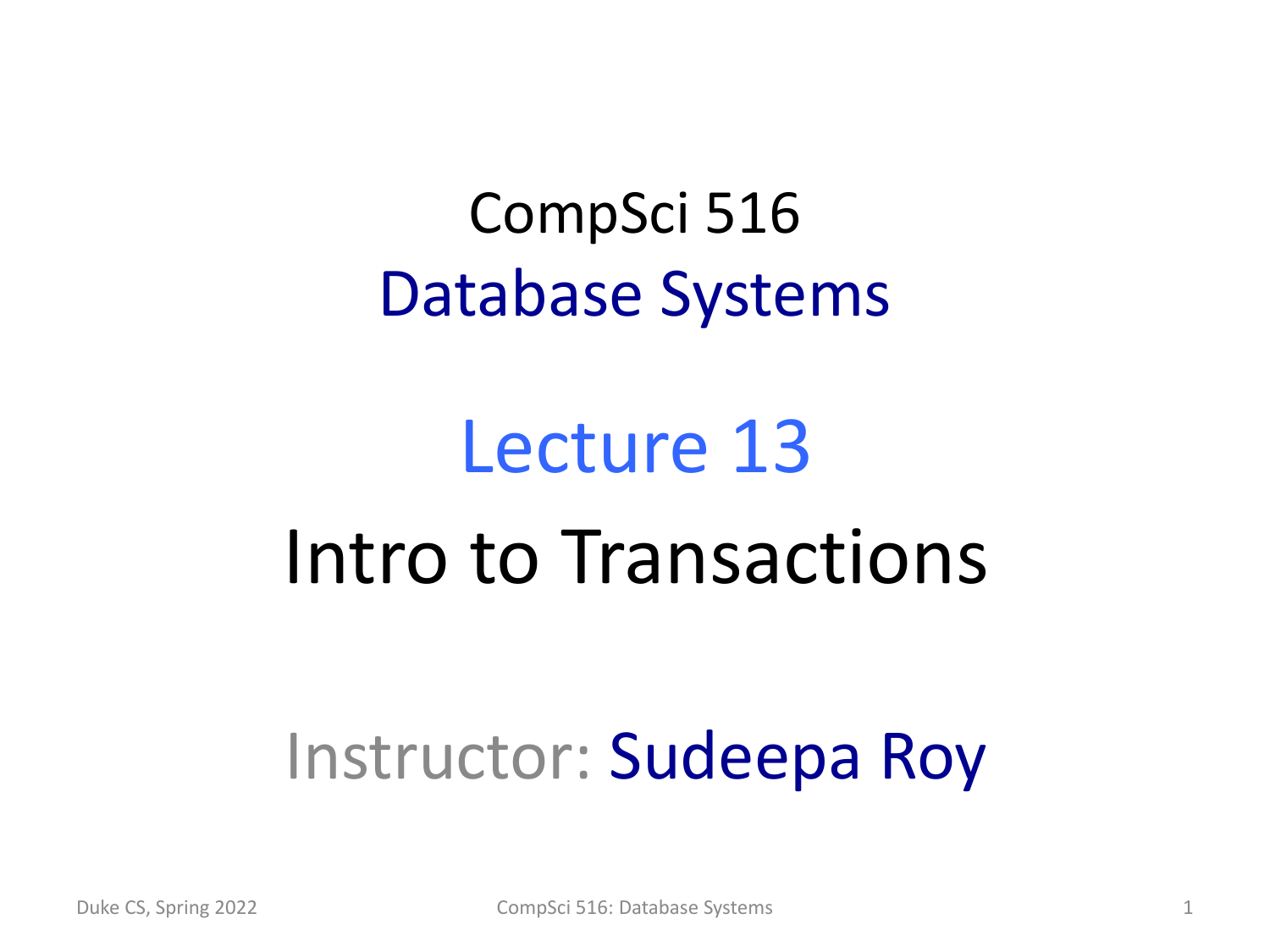### Where are we now?

#### We learnt

- $\checkmark$  Relational Model and Query Languages
	- $\checkmark$  SQL, RA, RC
	- $\checkmark$  Postgres (DBMS)
	- $\blacksquare$  HW1
- $\checkmark$  Database Normalization
- DBMS Internals
	- $\checkmark$  Storage
	- $\checkmark$  Indexing
	- o Query Evaluation
	- o Operator Algorithms
	- o External sort
	- o Query Optimization
- $\checkmark$  Map-reduce and spark
	- § HW2

**Next** 

- Transactions
	- Basic concepts
	- Concurrency control
	- Recovery
	- (for the next 3-4 lectures)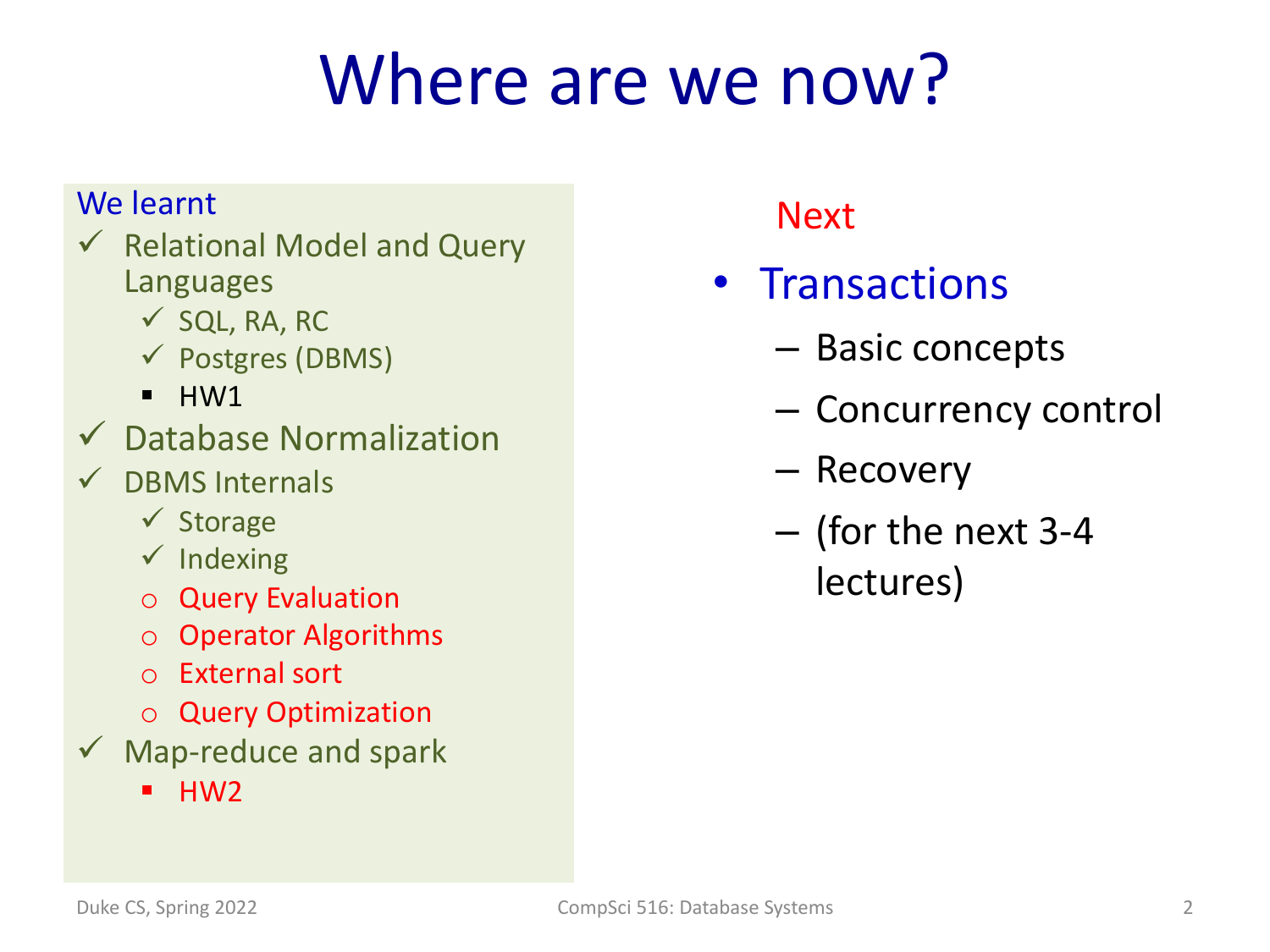# Announcements (Thurs, 2/17)

- HW2 can be solved in a team of 2 from the start
	- Divide your project team into two groups
	- Let us know if you do not have someone to work with
	- $-$  Due on  $3/1$
	- Submission instructions to be posted
	- Start early new framework will take time
	- Part-2 will be running your code on cloud
- Project updates from next week
	- See instructions on gradescope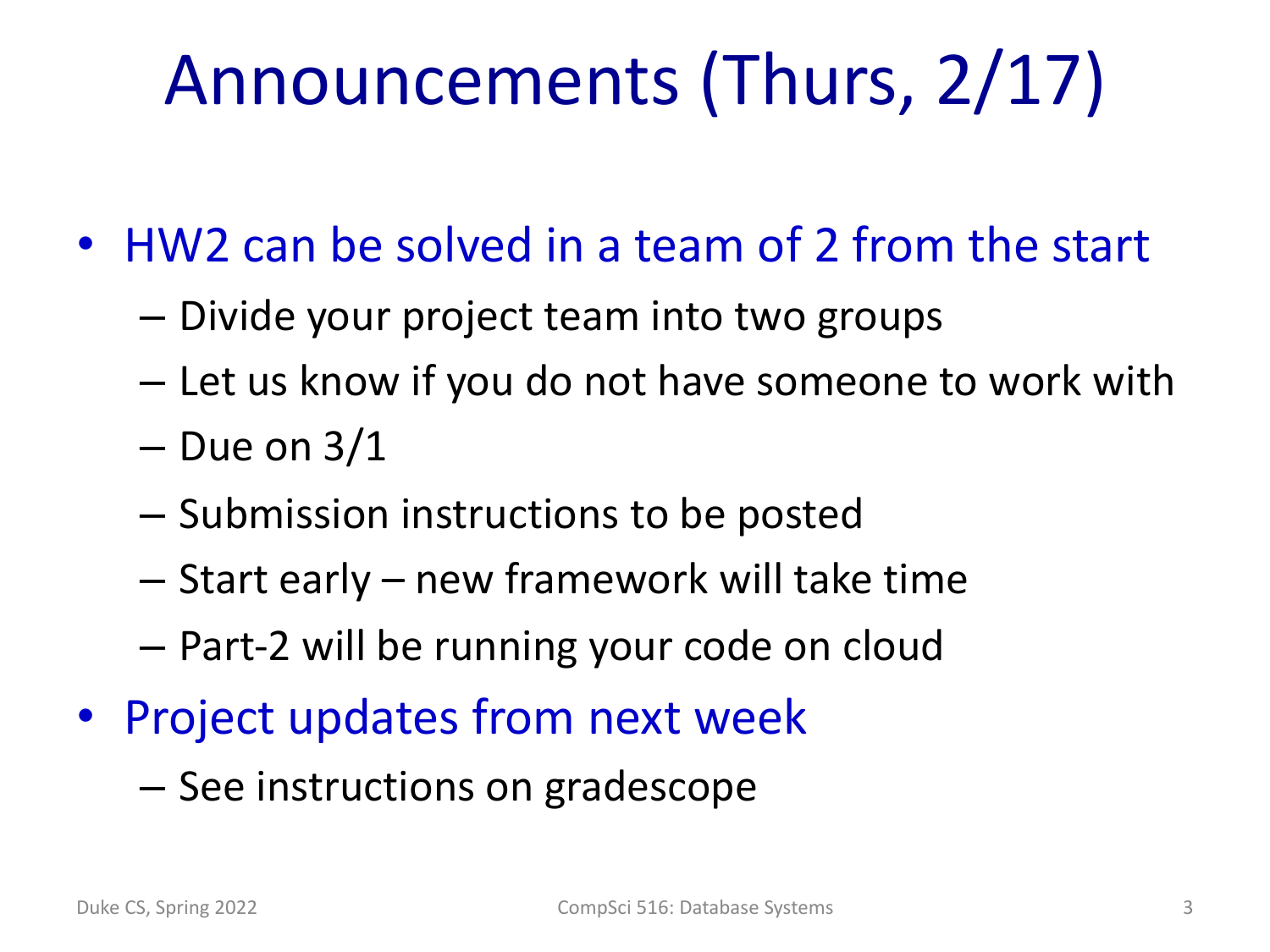#### Reading Material

#### • [RG]

- Chapter 16.1-16.3, 16.4.1
- $-17.1 17.4$
- $-17.5.1, 17.5.3$

Acknowledgement:

The following slides have been created adapting the instructor material of the [RG] book provided by the authors Dr. Ramakrishnan and Dr. Gehrke.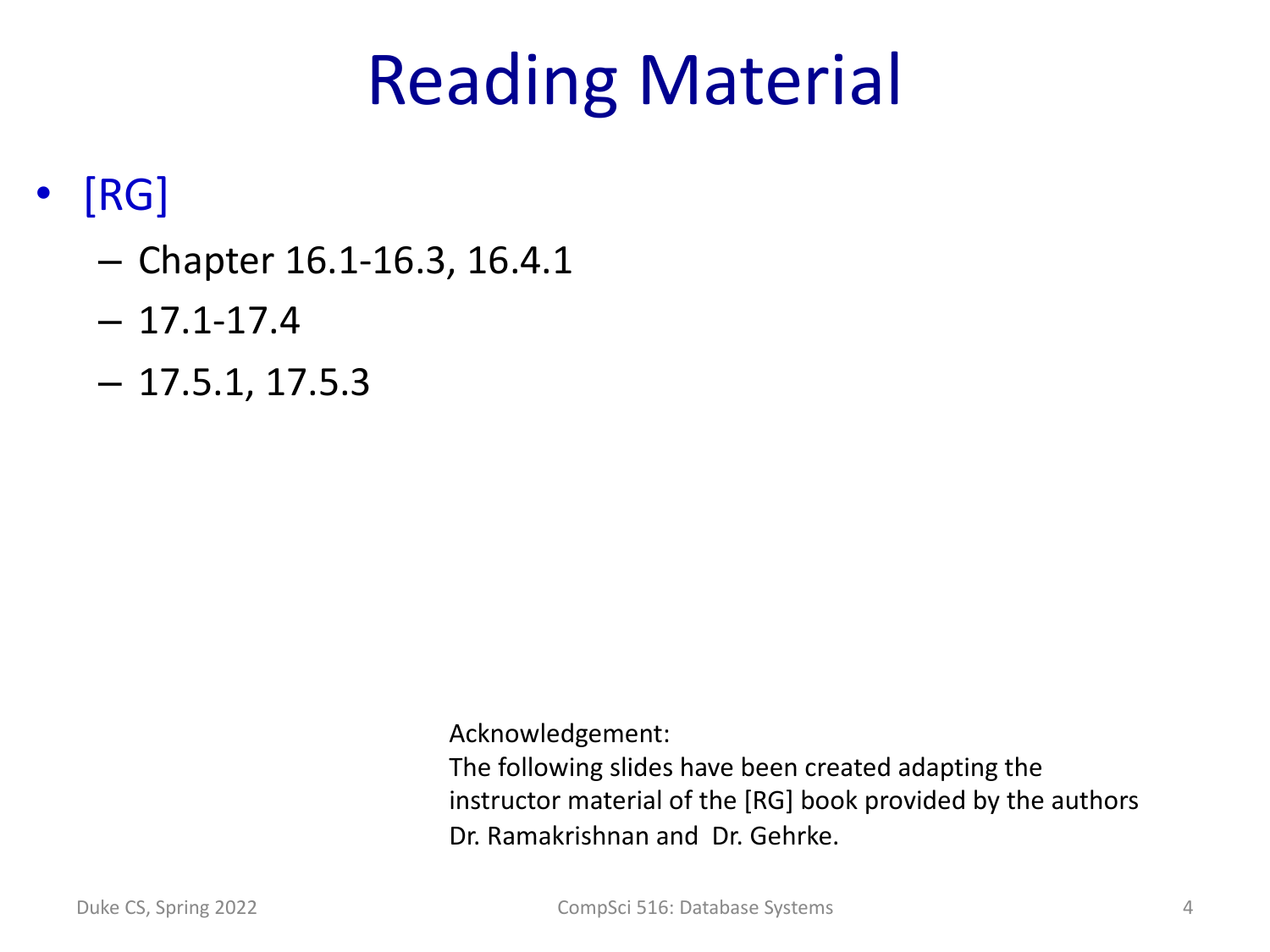#### **Transactions**

- A user's program may carry out many operations on the data retrieved from the database
	- but the DBMS is only concerned about what data is read/written from/to the database
- A transaction is the DBMS's abstract view of a user program
	- a sequence of reads and write
	- the same program executed multiple times would be considered as different transactions
	- Beyond enforcing some integrity constraints, the DBMS does not really understand the semantics of the data (e.g., it does not understand how the interest on a bank account is computed) – it only cares about "read" and "write" sequences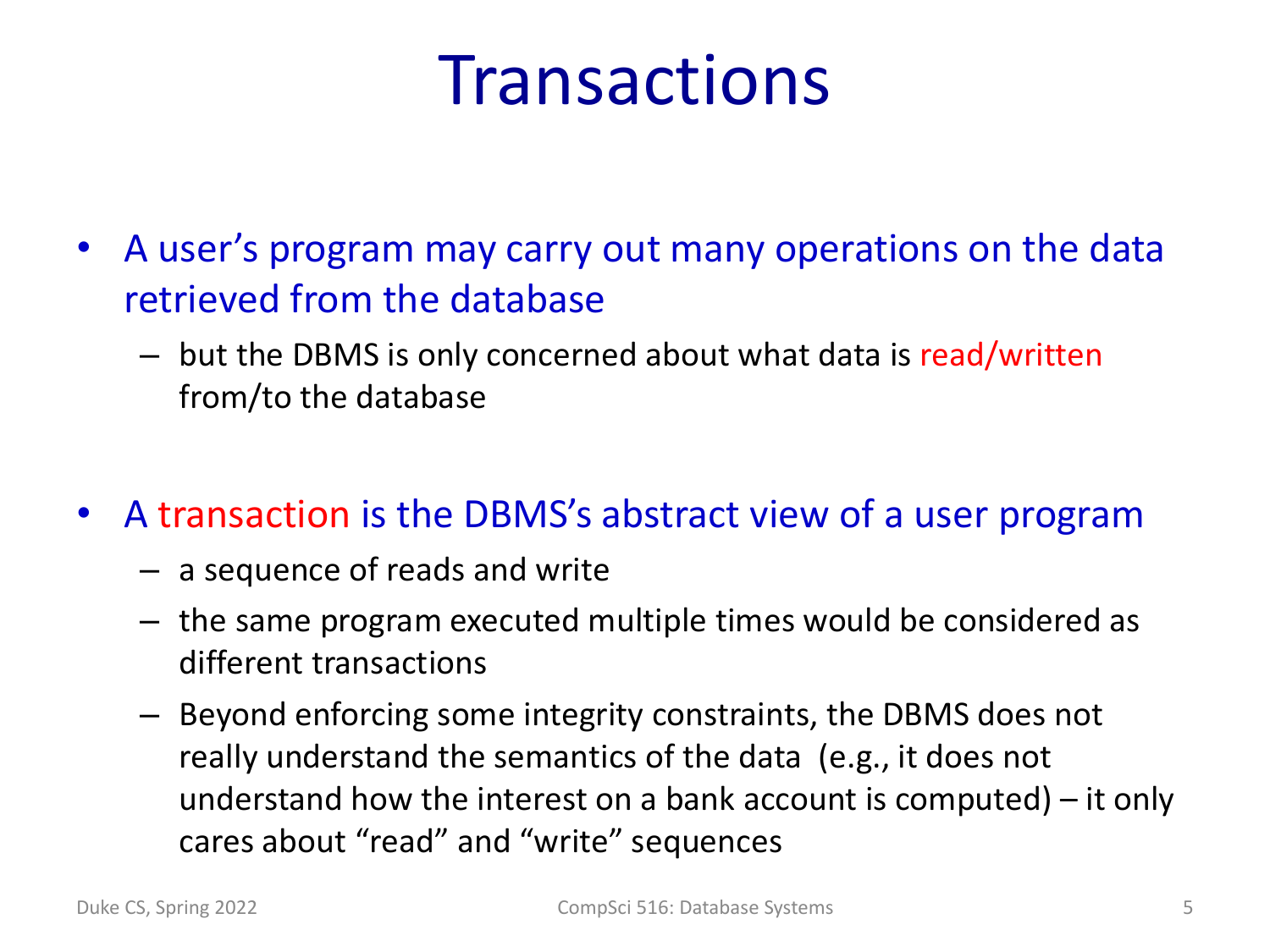#### Motivation: Concurrent Execution

- Concurrent execution of user programs is essential for good DBMS performance.
	- Disk accesses are frequent, and relatively slow
	- it is important to keep the CPU busy by working on several user programs concurrently
	- short transactions may finish early if interleaved with long ones
- may increase system throughput (avg. #transactions per unit time) and decrease response time (avg. time to complete a transaction)
- while one transaction is waiting for page I/O from disk, another transaction could use the CPU
	- reduces the time disks and processors are idle
	- short transactions can be completed with long ones and do not have to wait for them to finish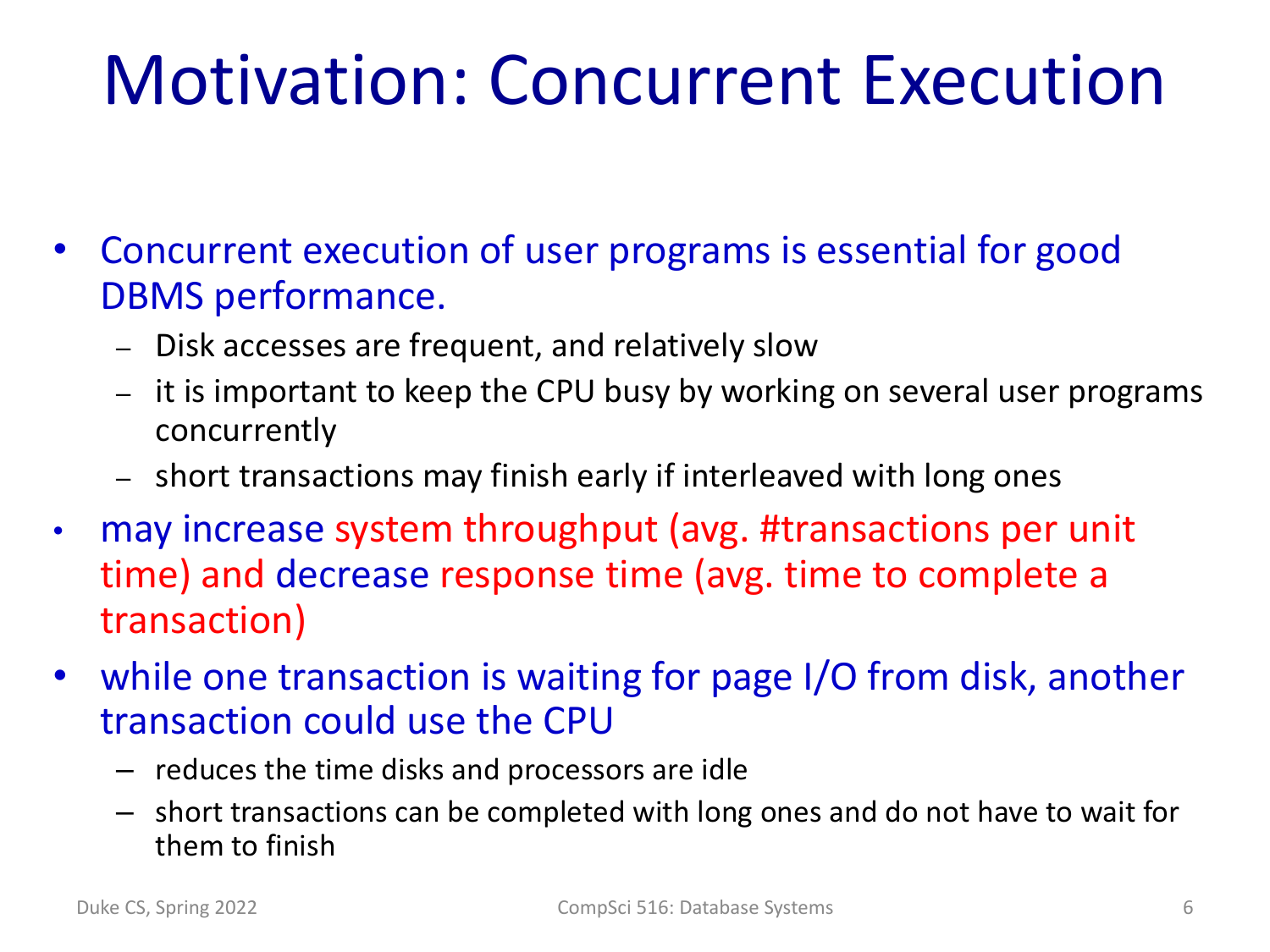#### Example

#### • Consider two transactions:

- Intuitively, the first transaction is transferring \$100 from B's account to A's account. The second is crediting both accounts with a 6% interest payment
- There is no guarantee that T1 will execute before T2 or vice-versa, if both are submitted together.
- However, the net effect *must* be equivalent to these two transactions running serially in some order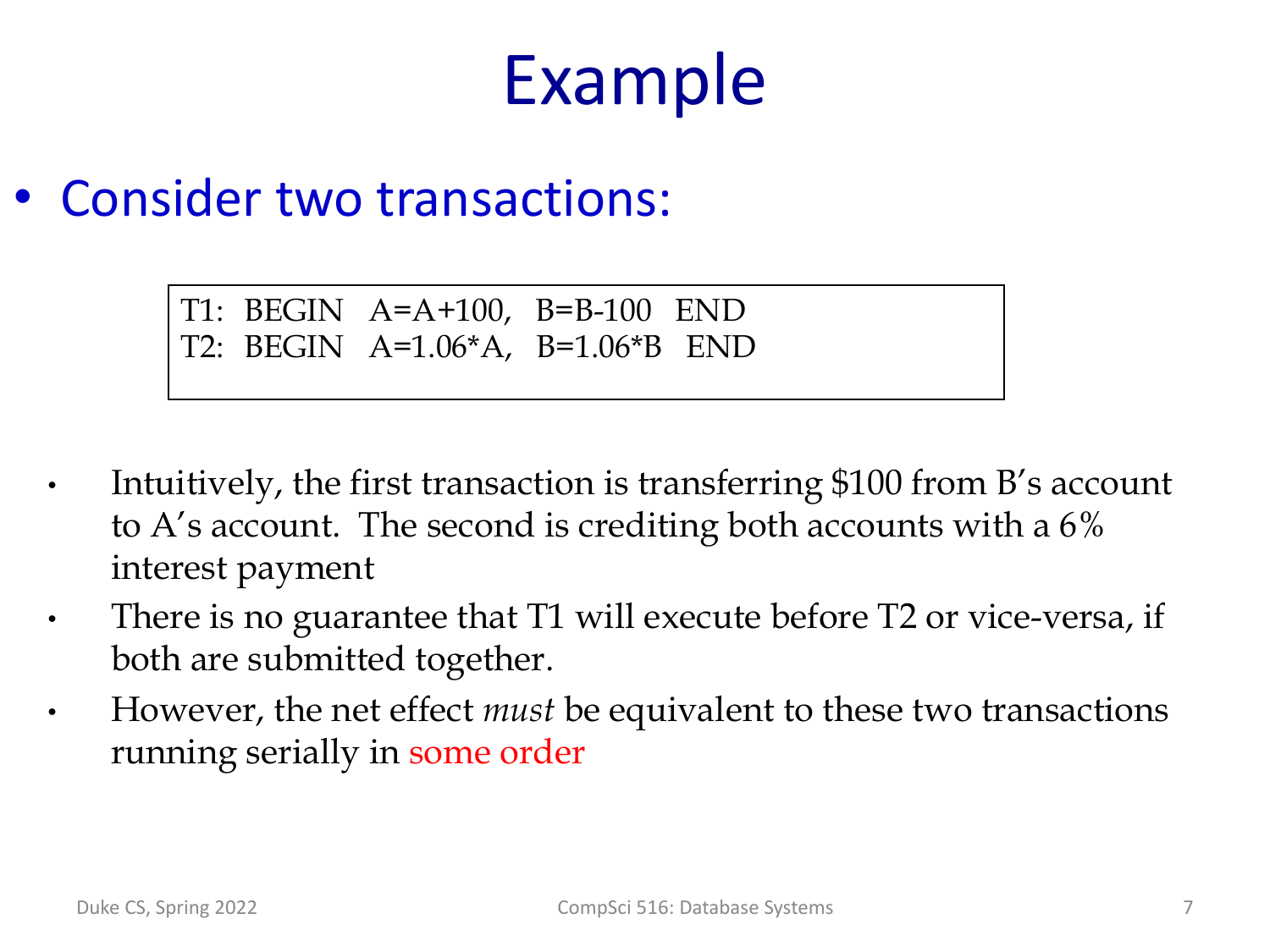#### Example

T1: BEGIN A=A+100, B=B-100 END T2: BEGIN A=1.06\*A, B=1.06\*B END

• Consider a possible interleaving (schedule):

|     | $T1: A=A+100,$ | $B = B - 100$ |            |
|-----|----------------|---------------|------------|
| T2: | $A=1.06*A$ ,   |               | $B=1.06*B$ |

v This is OK. But what about:

T1: A=A+100, B=B-100 T2: A=1.06\*A, B=1.06\*B

\* The DBMS's view of the second schedule:

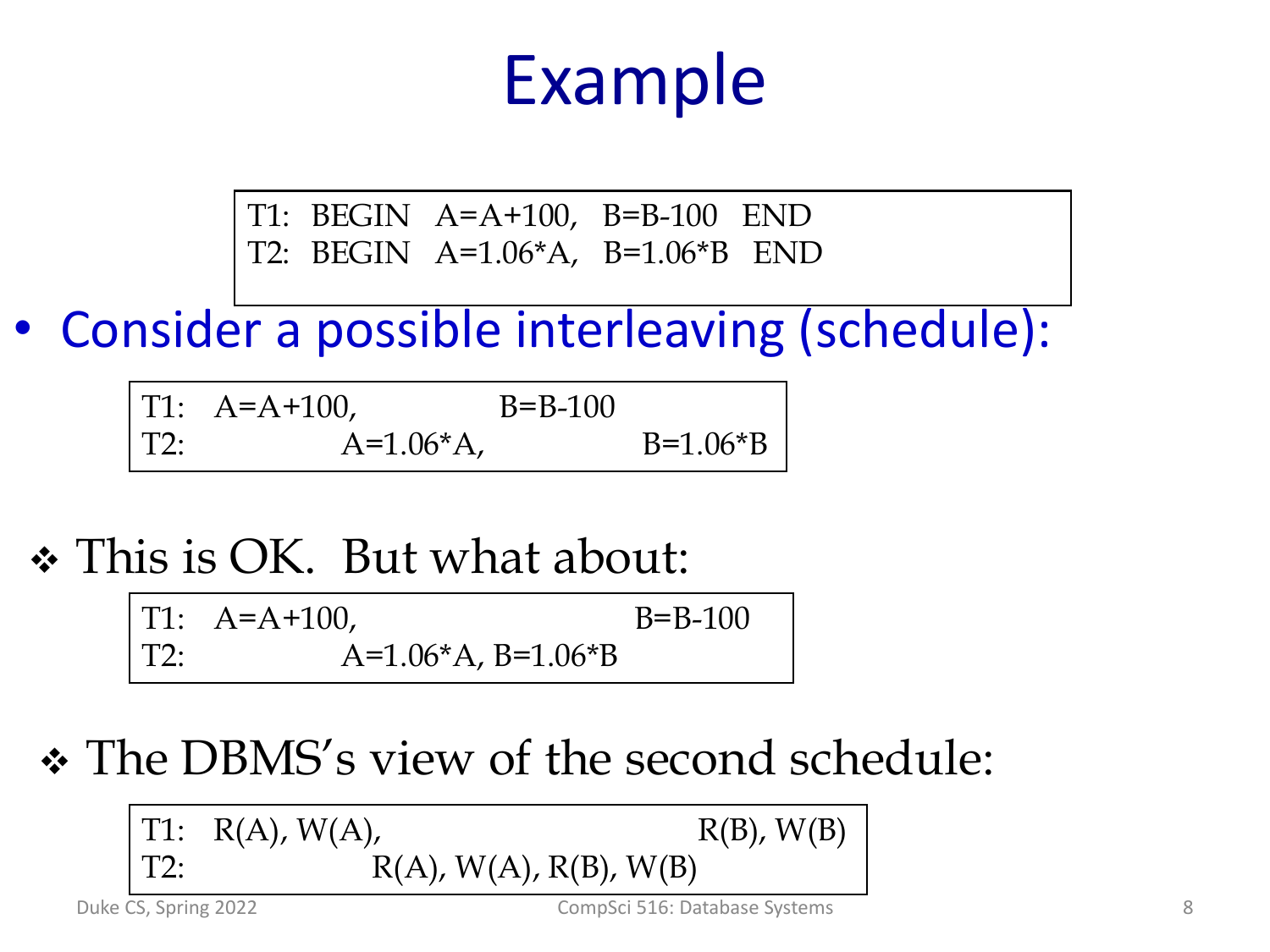#### Commit and Abort

- A transaction might commit after completing all its actions
- or it could abort (or be aborted by the DBMS) after executing some actions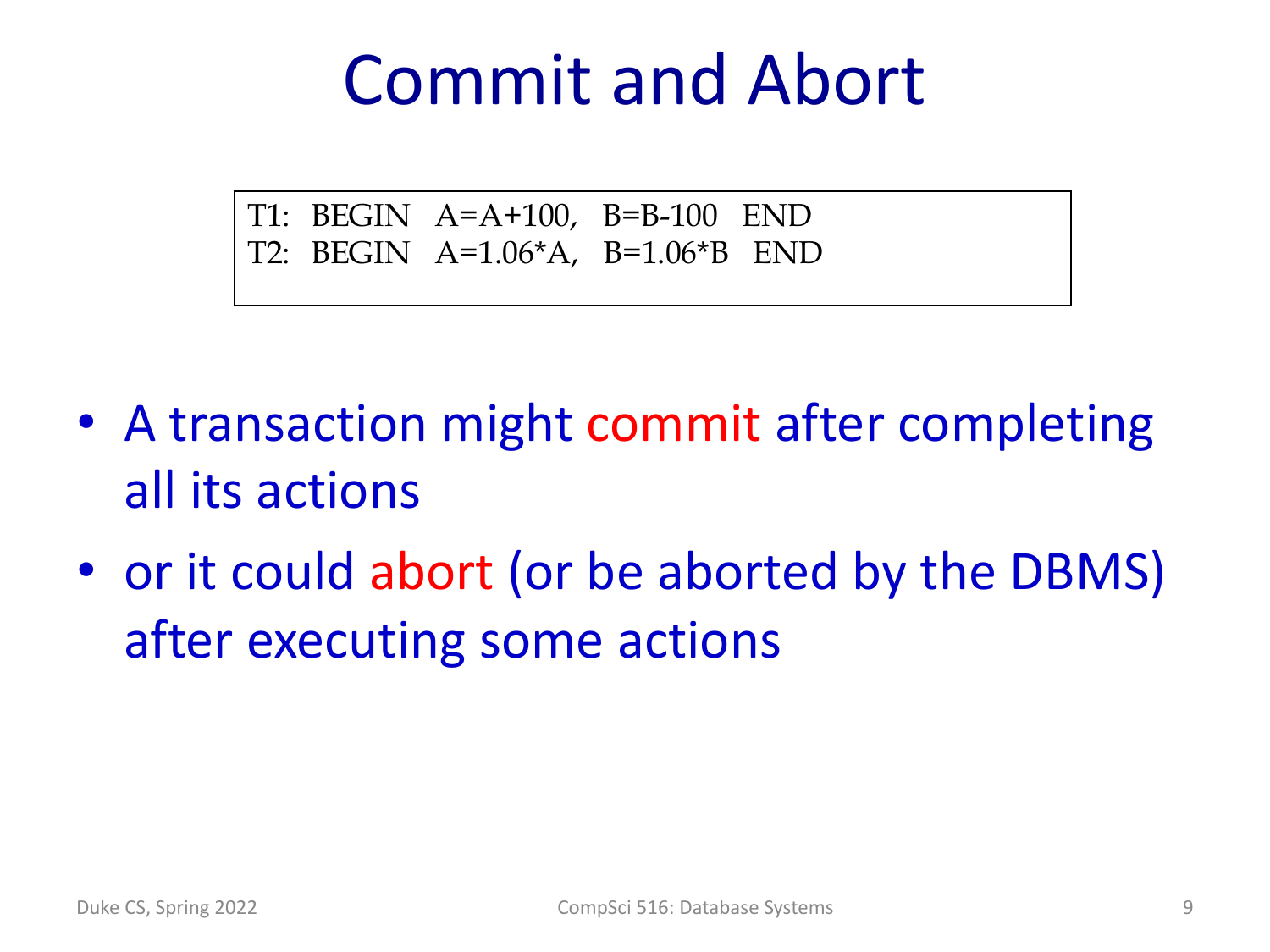#### ACID Properties

- Atomicity
- Consistency
- Isolation
- Durability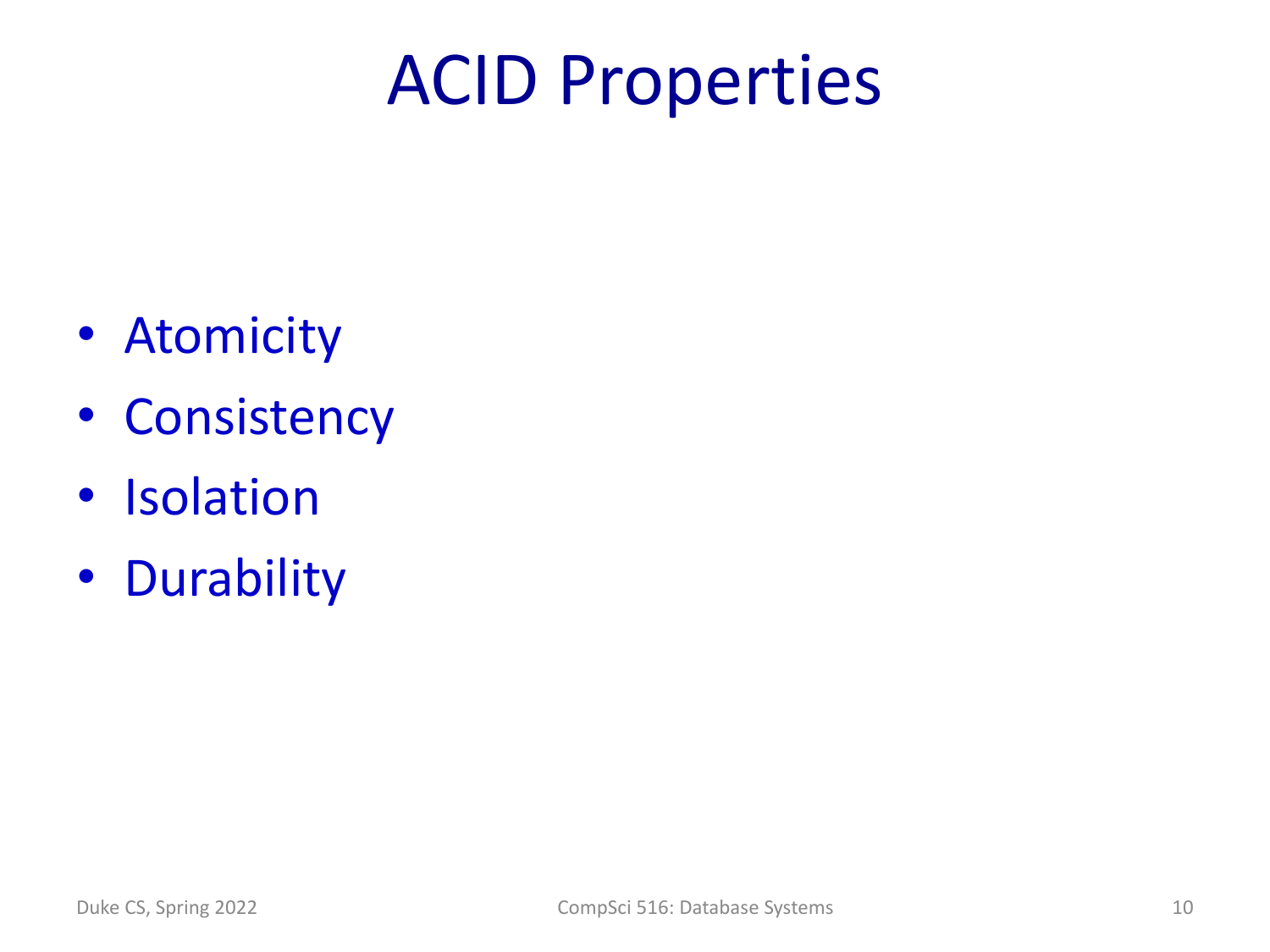#### Atomicity

- A user can think of a transaction as always executing all its actions in one step, or not executing any actions at all
	- Users do not have to worry about the effect of incomplete transactions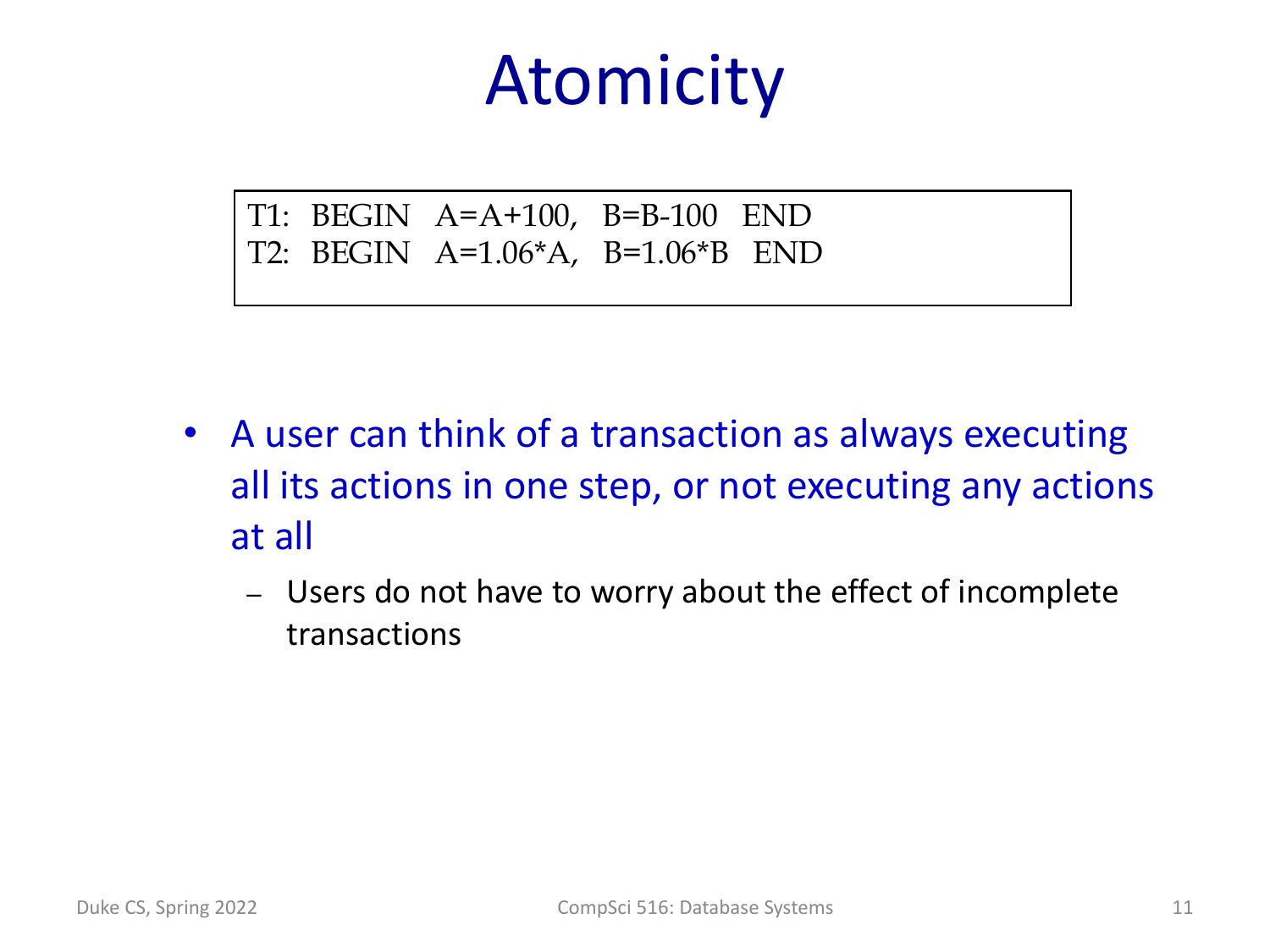#### **Consistency**

- Each transaction, when run by itself with no concurrent execution of other actions, must preserve the consistency of the database
	- e.g., if you transfer money from the savings account to the checking account, the total amount still remains the same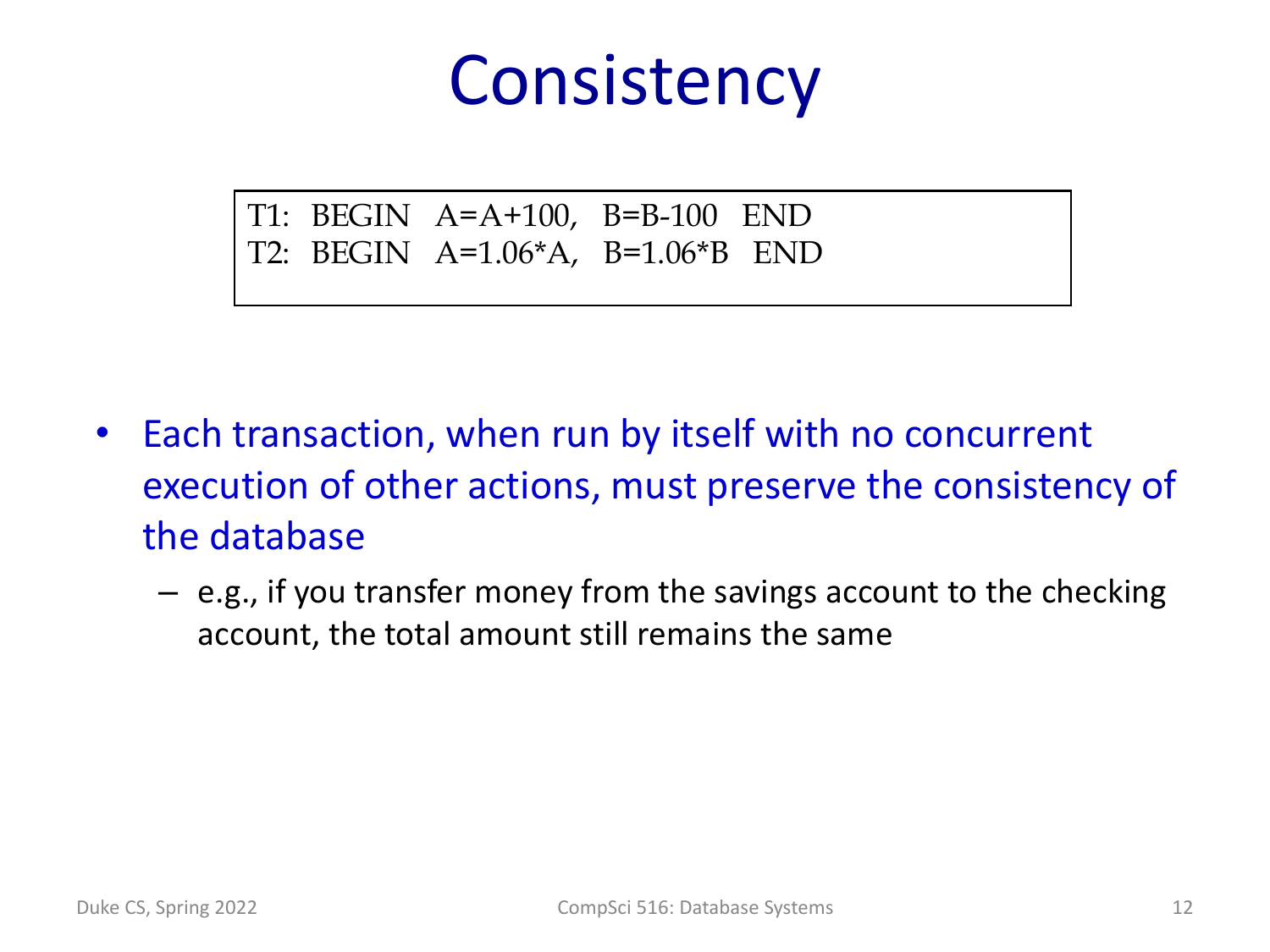#### Isolation

- A user should be able to understand a transaction without considering the effect of any other concurrently running transaction
	- even if the DBMS interleaves their actions
	- transaction are "isolated or protected" from other transactions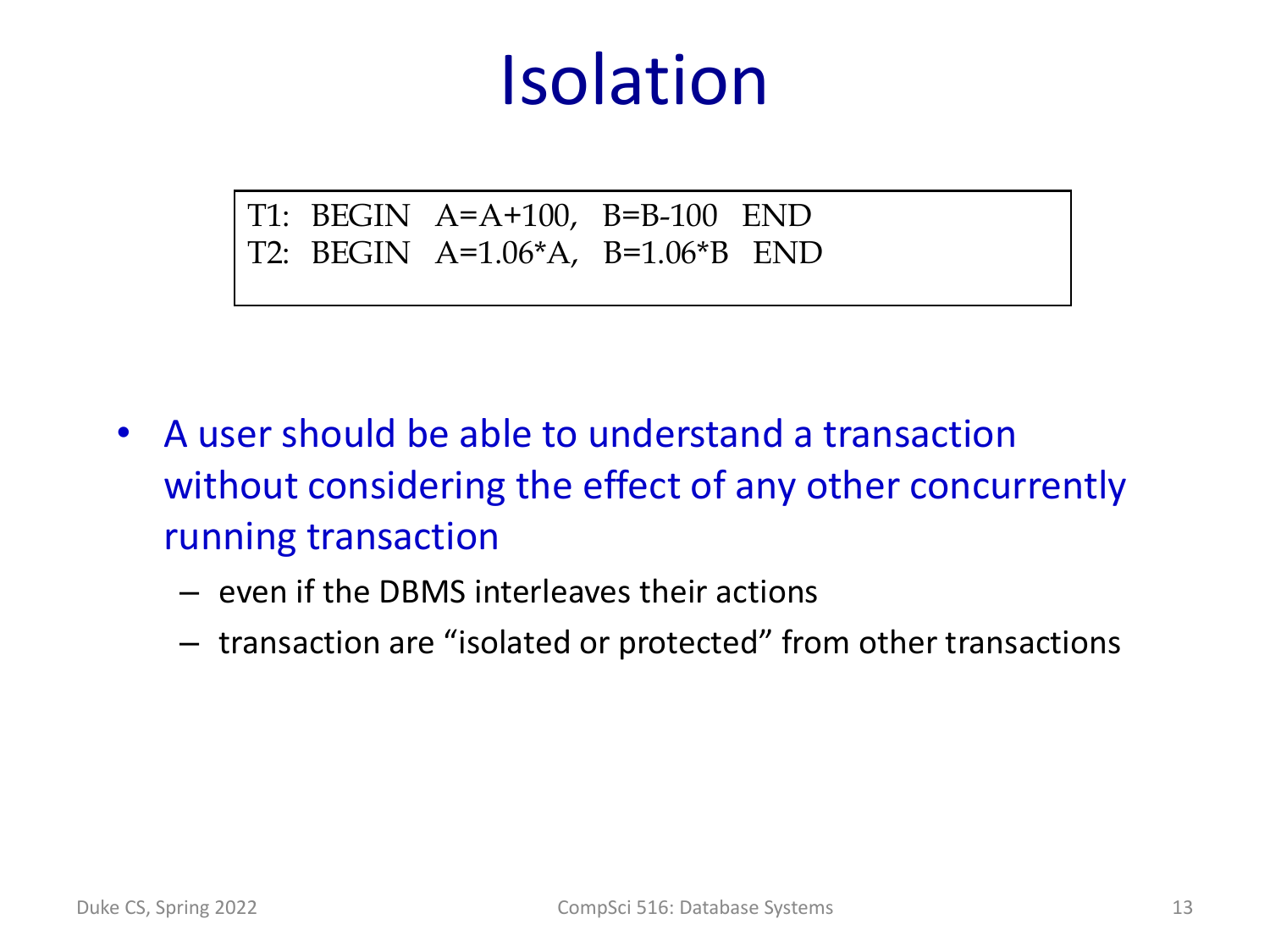### **Durability**

T1: BEGIN A=A+100, B=B-100 END T2: BEGIN A=1.06\*A, B=1.06\*B END

- Once the DBMS informs the user that a transaction has been successfully completed, its effect should persist
	- even if the system crashes before all its changes are reflected on disk

#### Next, how we maintain all these four properties But, in detail later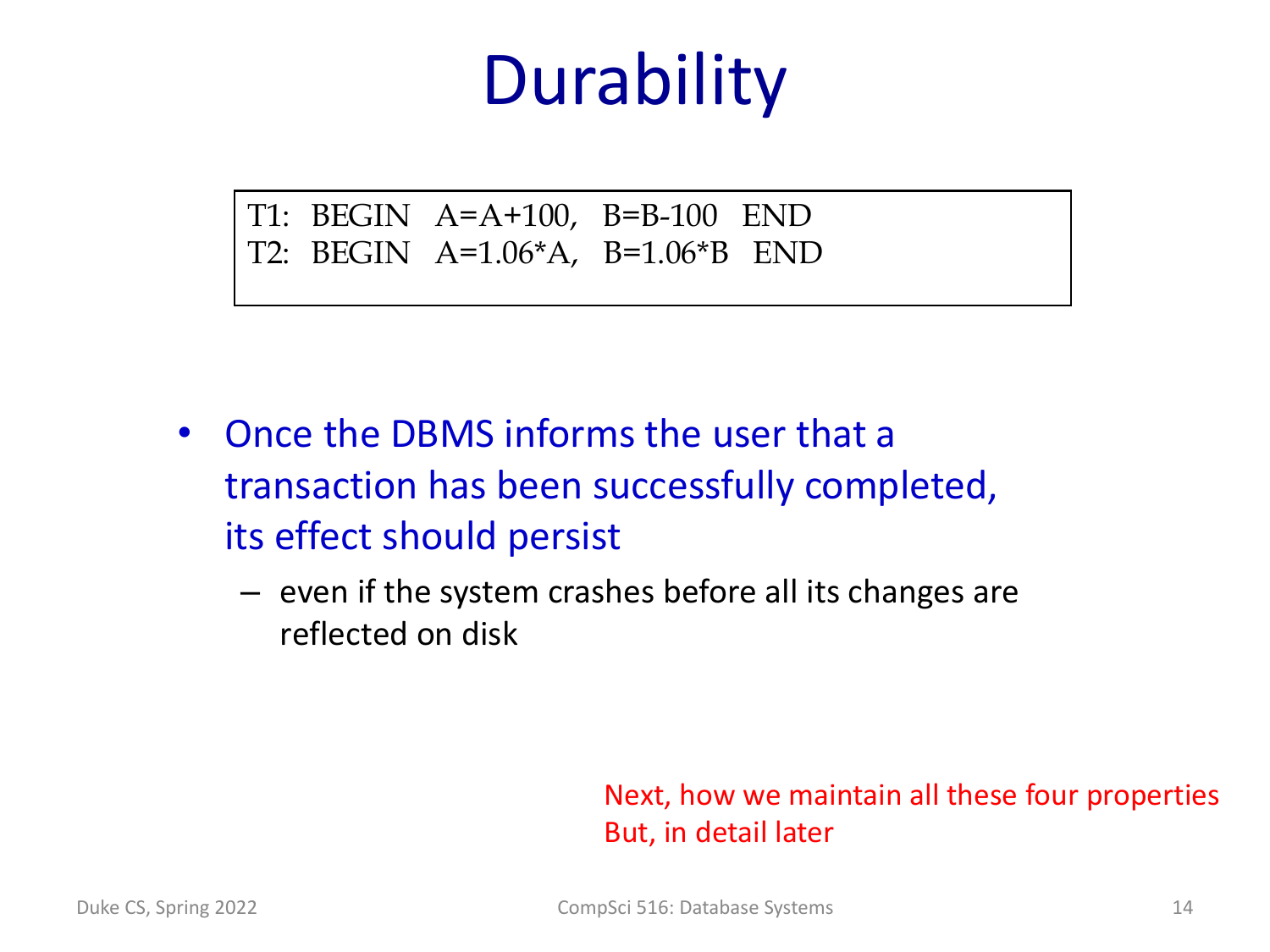# Ensuring Consistency

- e.g. Money debit and credit between accounts
- User's responsibility to maintain the integrity constraints
- DBMS may not be able to catch such errors in user program's logic
	- $-$  e.g. if the credit is (debit  $-1$ )
- However, the DBMS may be in inconsistent state "during a transaction" between actions
	- which is ok, but it should leave the database at a consistent state when it commits or aborts
- Database consistency follows from transaction consistency, isolation, and atomicity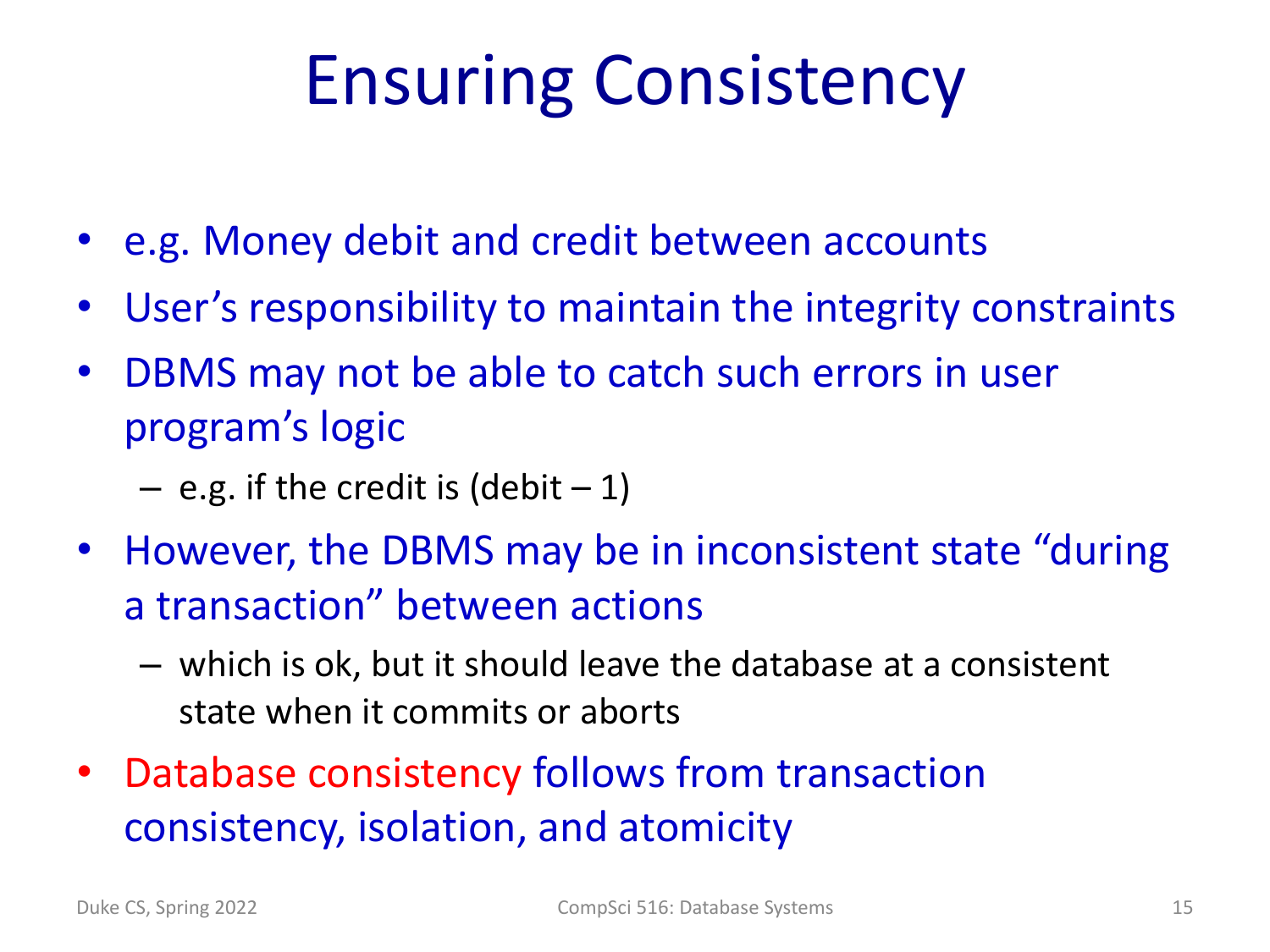### Ensuring Isolation

- DBMS guarantees isolation (later, how)
- If T1 and T2 are executed concurrently, either the effect would be T1->T2 or T2->T1 (and from a consistent state to a consistent state)
- But DBMS provides no guarantee on which of these order is chosen
- Often ensured by "locks" but there are other methods too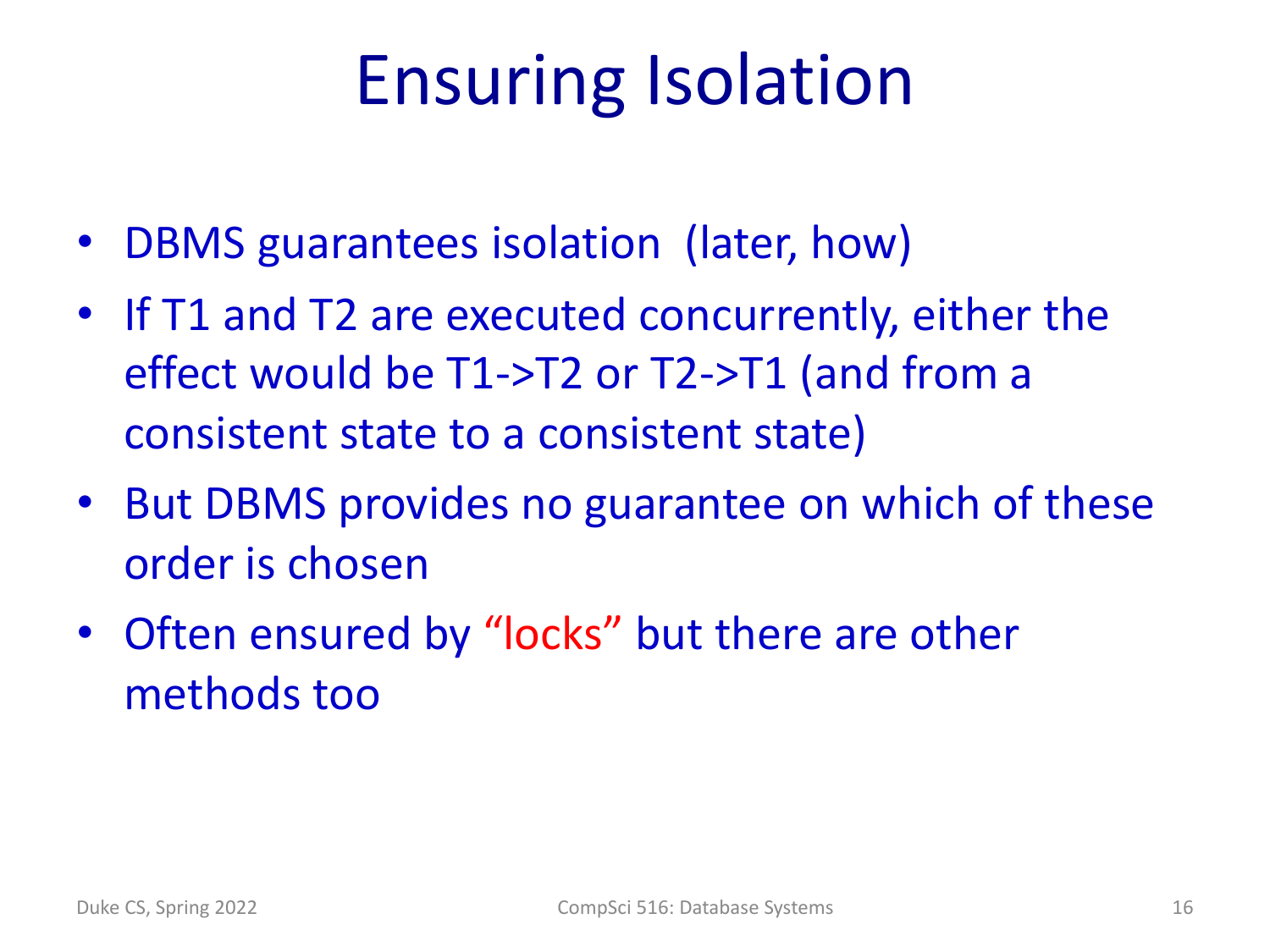# Ensuring Atomicity

- Transactions can be incomplete due to several reasons
	- Aborted (terminated) by the DBMS because of some anomalies during execution
		- in that case automatically restarted and executed anew
	- The system may crash (say no power supply)
	- A transaction may decide to abort itself encountering an unexpected situation
		- e.g. read an unexpected data value or unable to access disks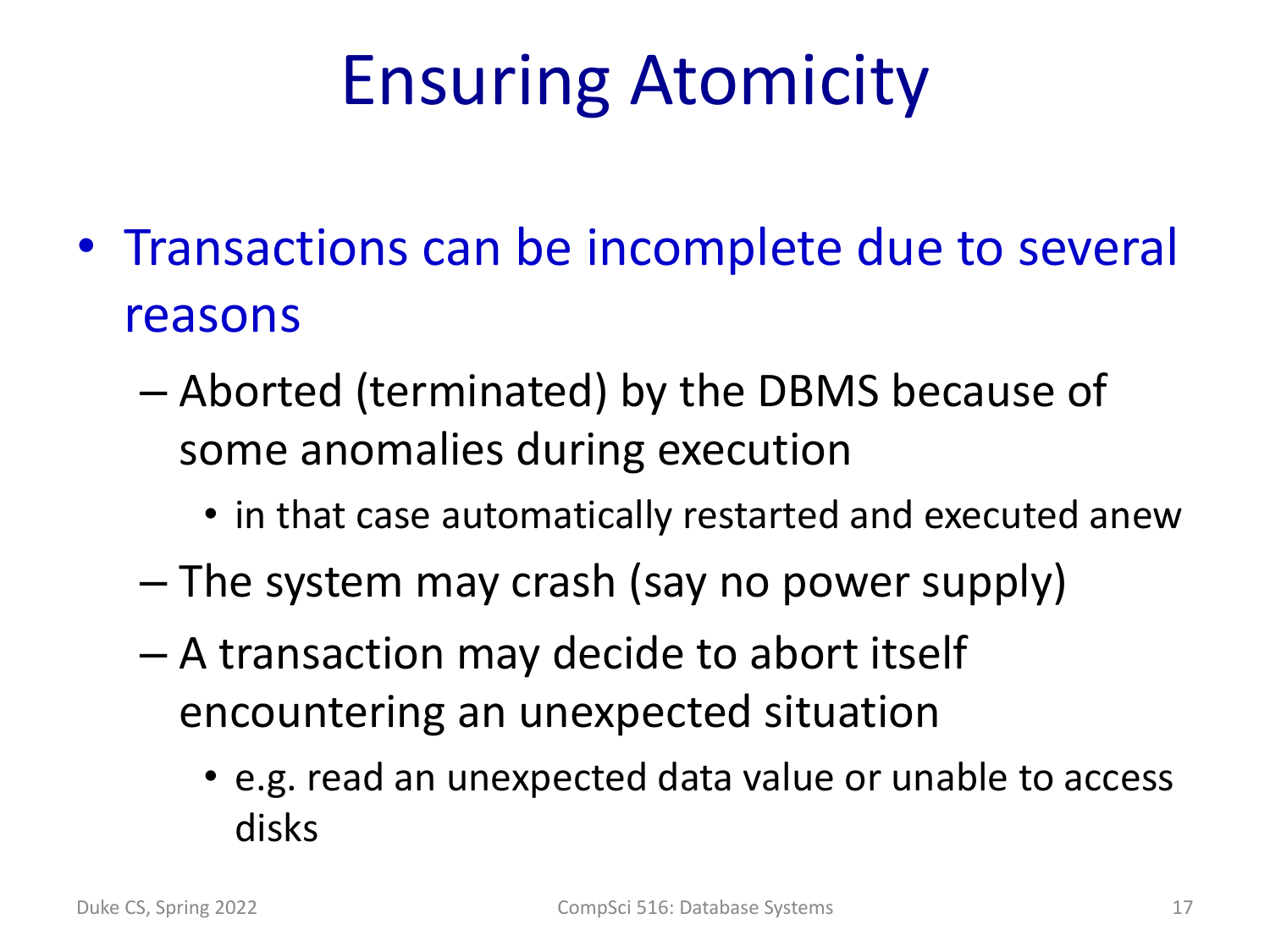### Ensuring Atomicity

- A transaction interrupted in the middle can leave the database in an inconsistent state
- DBMS has to remove the effects of partial transactions from the database
- DBMS ensures atomicity by "undoing" the actions of incomplete transactions
- DBMS maintains a "log" of all changes to do so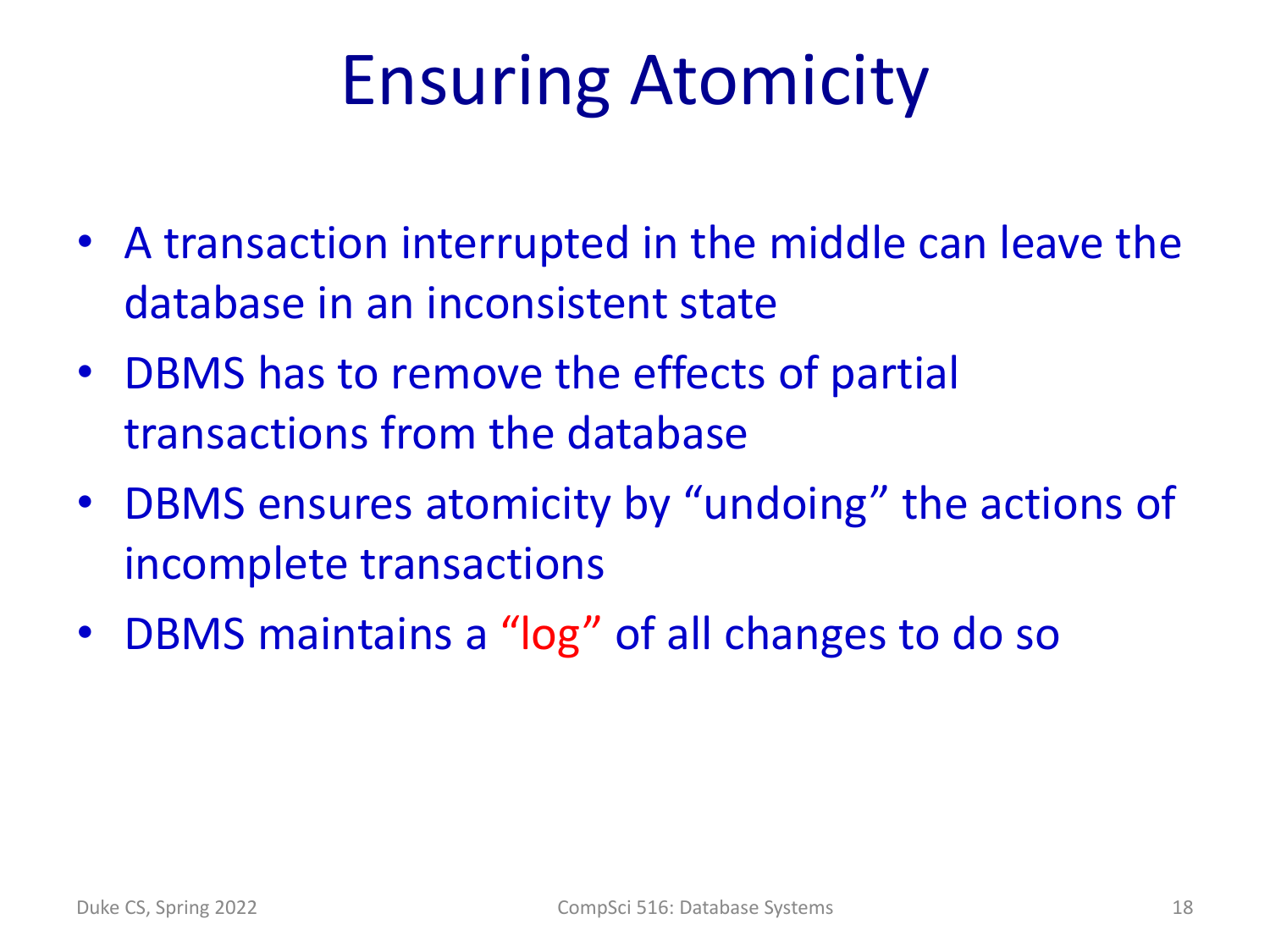# Ensuring Durability

- The log also ensures durability
- If the system crashes before the changes made by a completed transactions are written to the disk, the log is used to remember and restore these changes when the system restarts
- "recovery manager" will be discussed later
	- takes care of atomicity and durability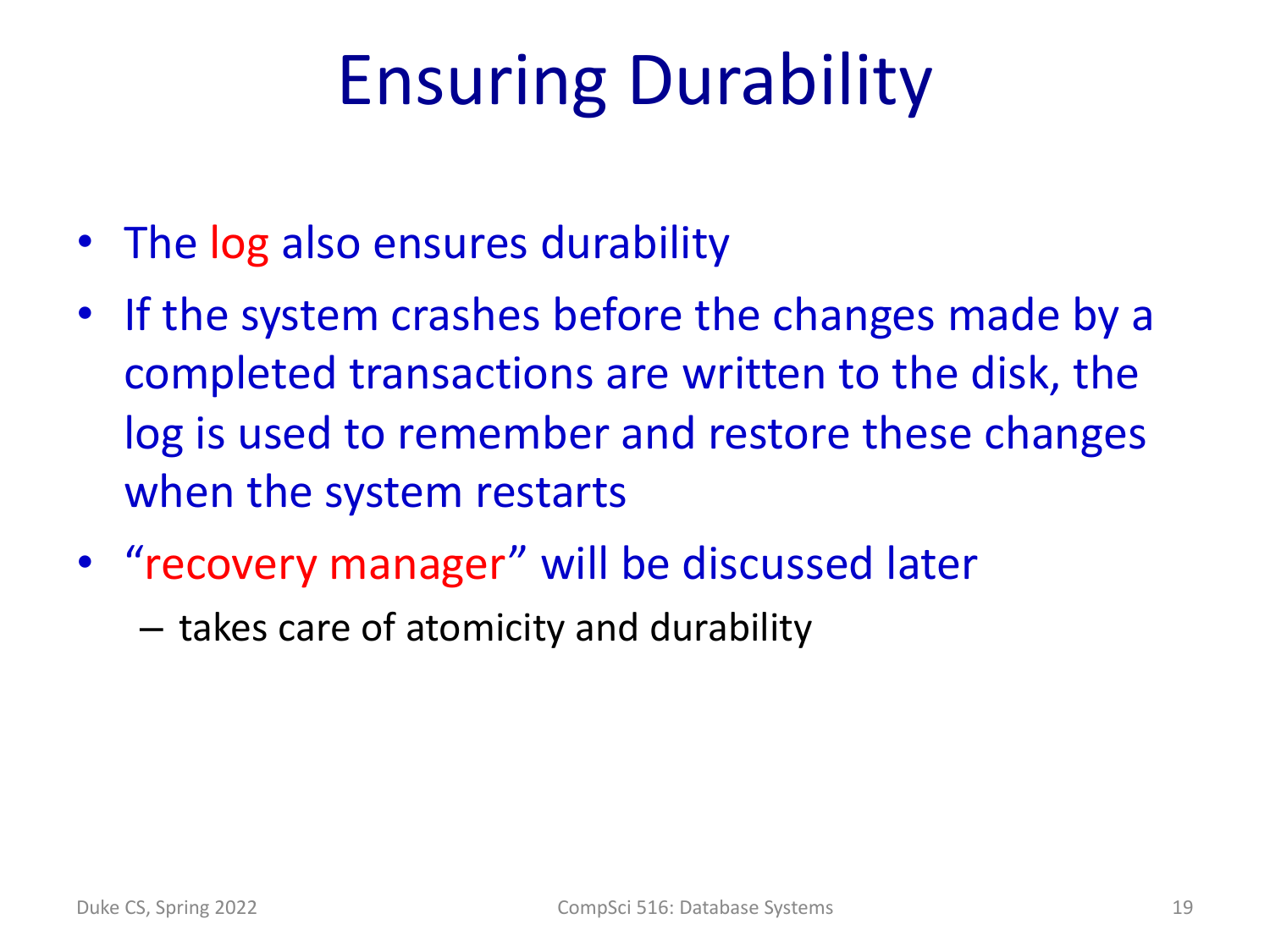#### **Notations**

- Transaction is a list of "actions" to the DBMS
	- includes "reads" and "writes"
	- $-R<sub>T</sub>(O)$ : Reading an object O by transaction T
	- $-\mathsf{W}_{\tau}(O)$ : Writing an object O by transaction T
	- $-$  also should specify Commit<sub>T</sub> (or C<sub>T</sub>) and Abort<sub>T</sub> (or A<sub>T</sub>)
	- T is omitted if the transaction is clear from the context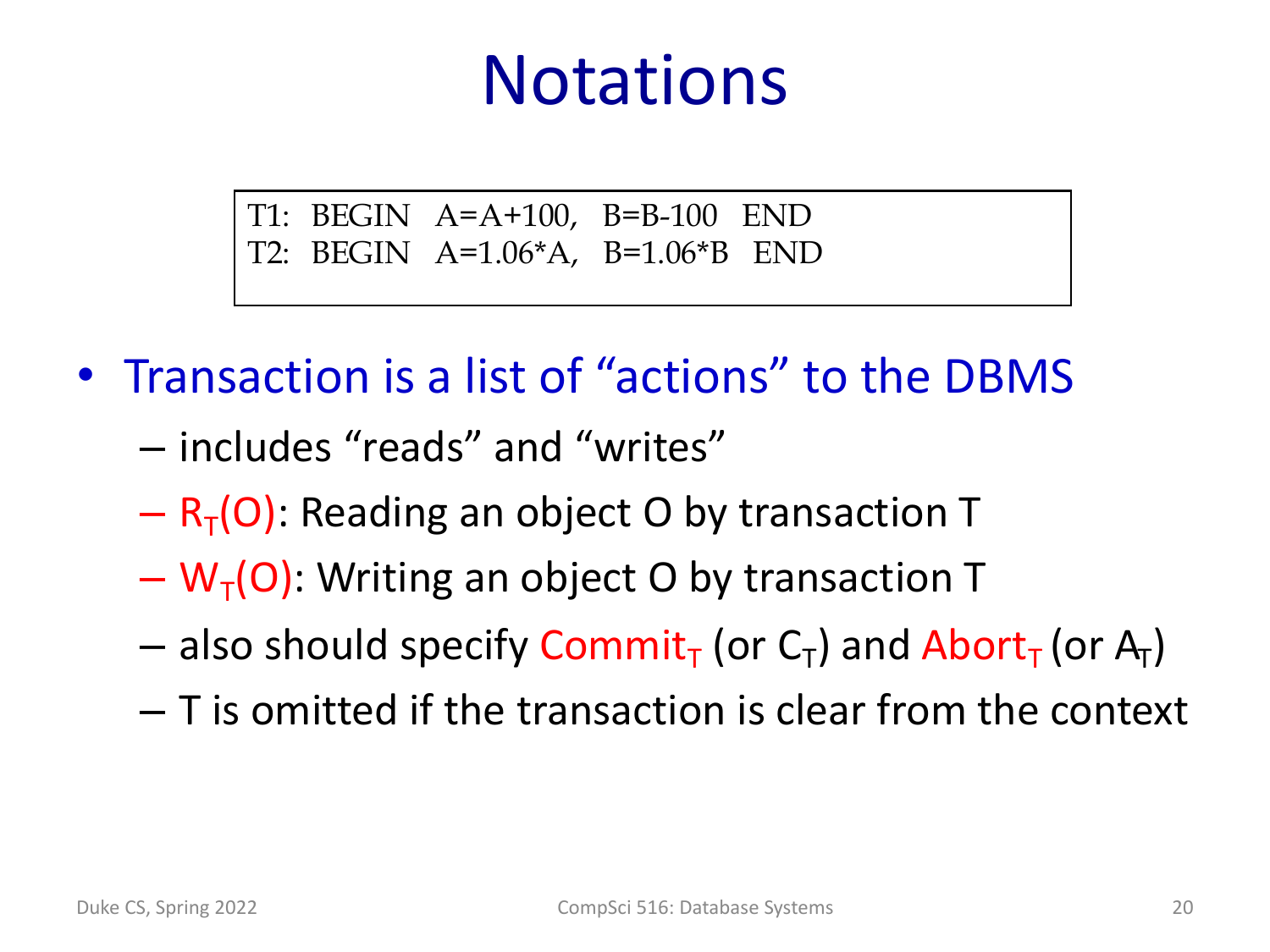#### Assumptions

- Transactions communicate only through READ and WRITE
	- i.e., no exchange of message among them
- A database is a "fixed" collection of independent objects
	- i.e., objects are not added to or deleted from the database
	- this assumption can be relaxed
		- (dynamic db/phantom problem later)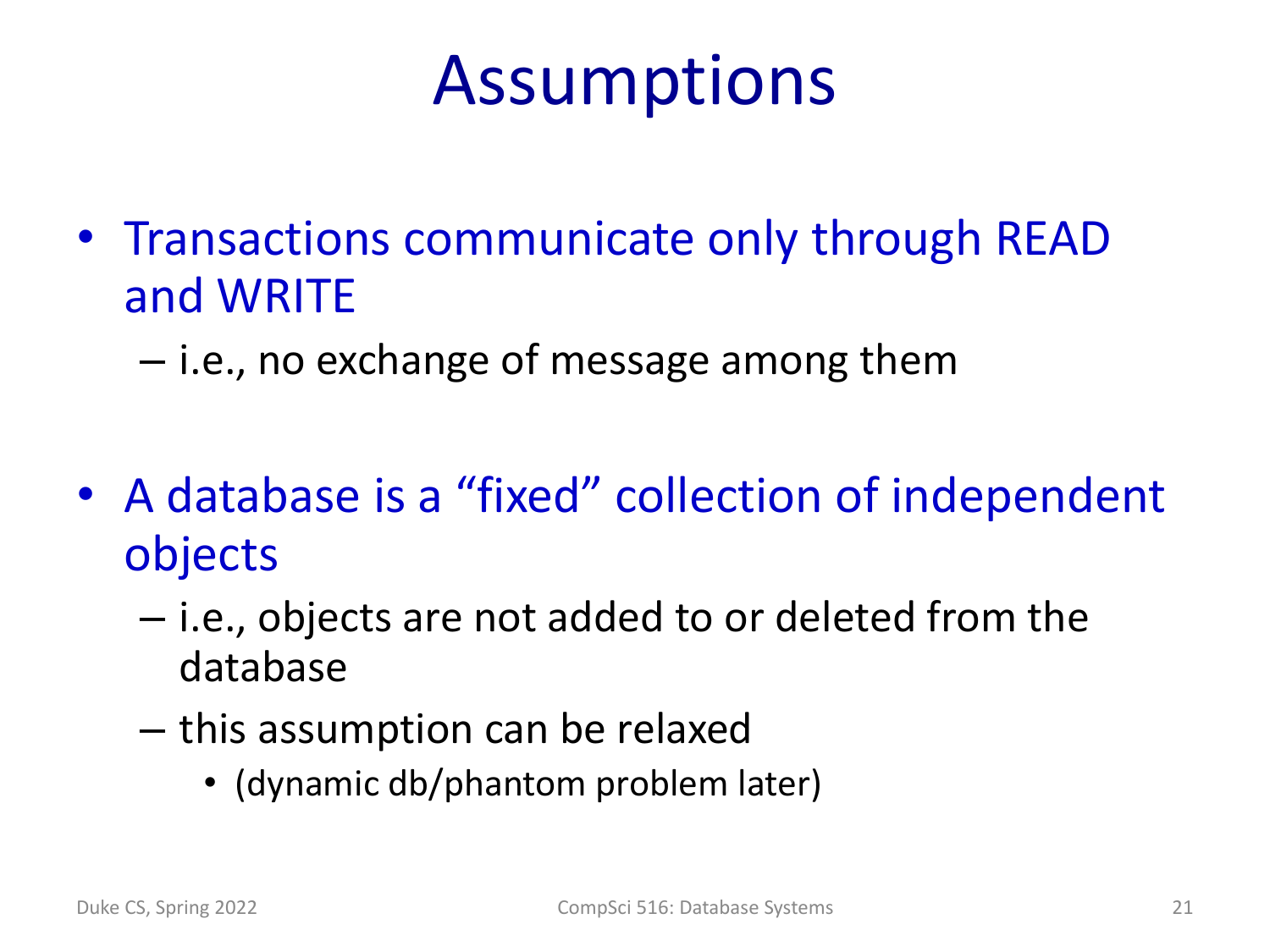#### Schedule

- An actual or potential sequence for executing actions as seen by the DBMS
- A list of actions from a set of transactions – includes READ, WRITE, ABORT, COMMIT
- Two actions from the same transaction T MUST appear in the schedule in the same order that they appear in T

– cannot reorder actions from a given transaction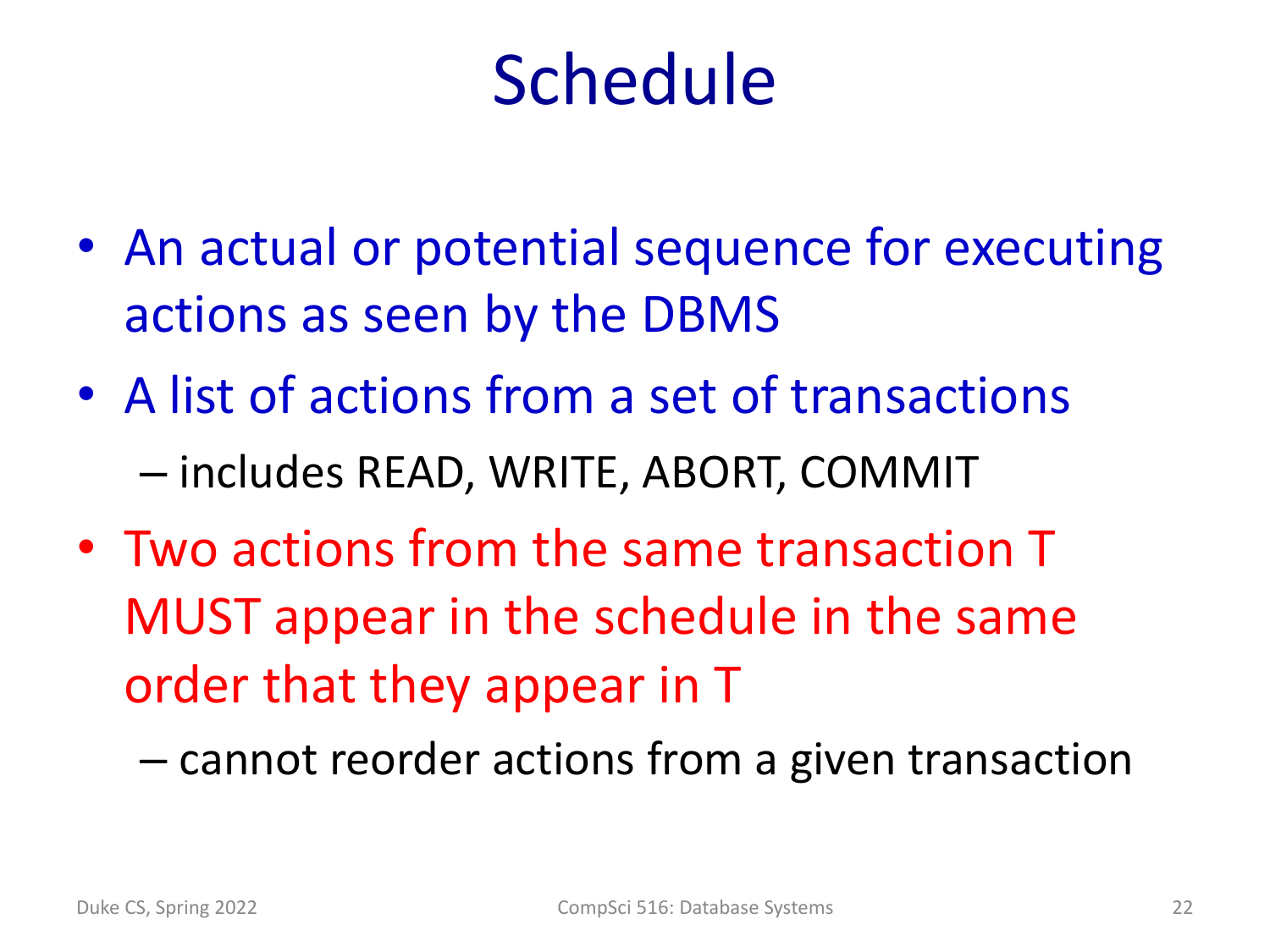### Serial Schedule

| <b>T1</b>     | <b>T2</b>     |
|---------------|---------------|
| R(A)          |               |
| W(A)          |               |
| R(B)          |               |
| W(B)          |               |
| <b>COMMIT</b> |               |
|               | R(A)          |
|               | W(A)          |
|               | R(B)          |
|               | W(B)          |
|               | <b>COMMIT</b> |

- If the actions of different transactions are not interleaved
	- transactions are executed from start to finish one by one

#### • Problems

– May decrease throughput and increase response time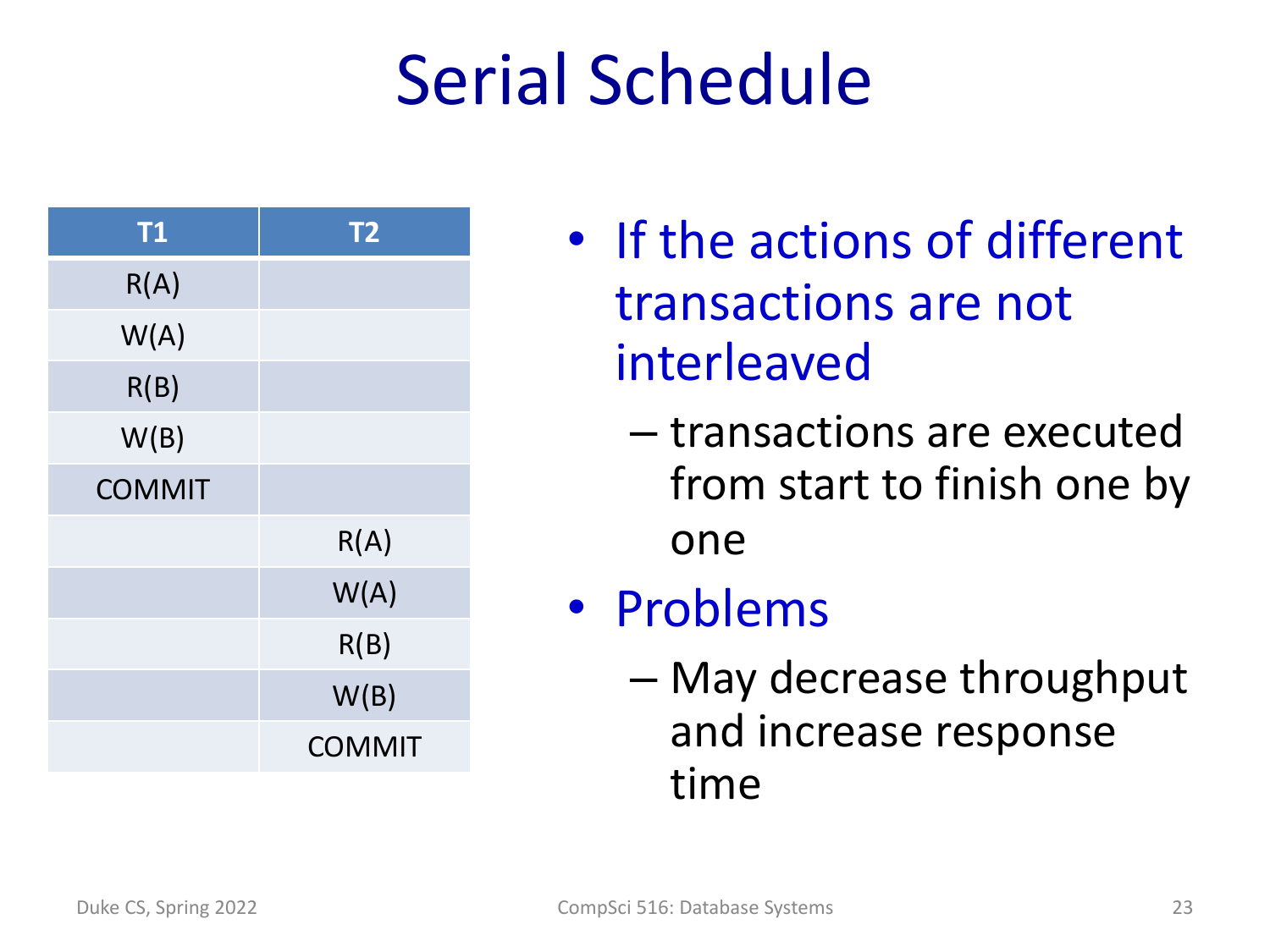# Scheduling Transactions

- Serial schedule: Schedule that does not interleave the actions of different transactions
- Equivalent schedules: For any database state, the effect (on the set of objects in the database) of executing the first schedule is identical to the effect of executing the second schedule
- Serializable schedule: A schedule that is equivalent to some serial execution of the committed transactions
	- Note: If each transaction preserves consistency, every serializable schedule preserves consistency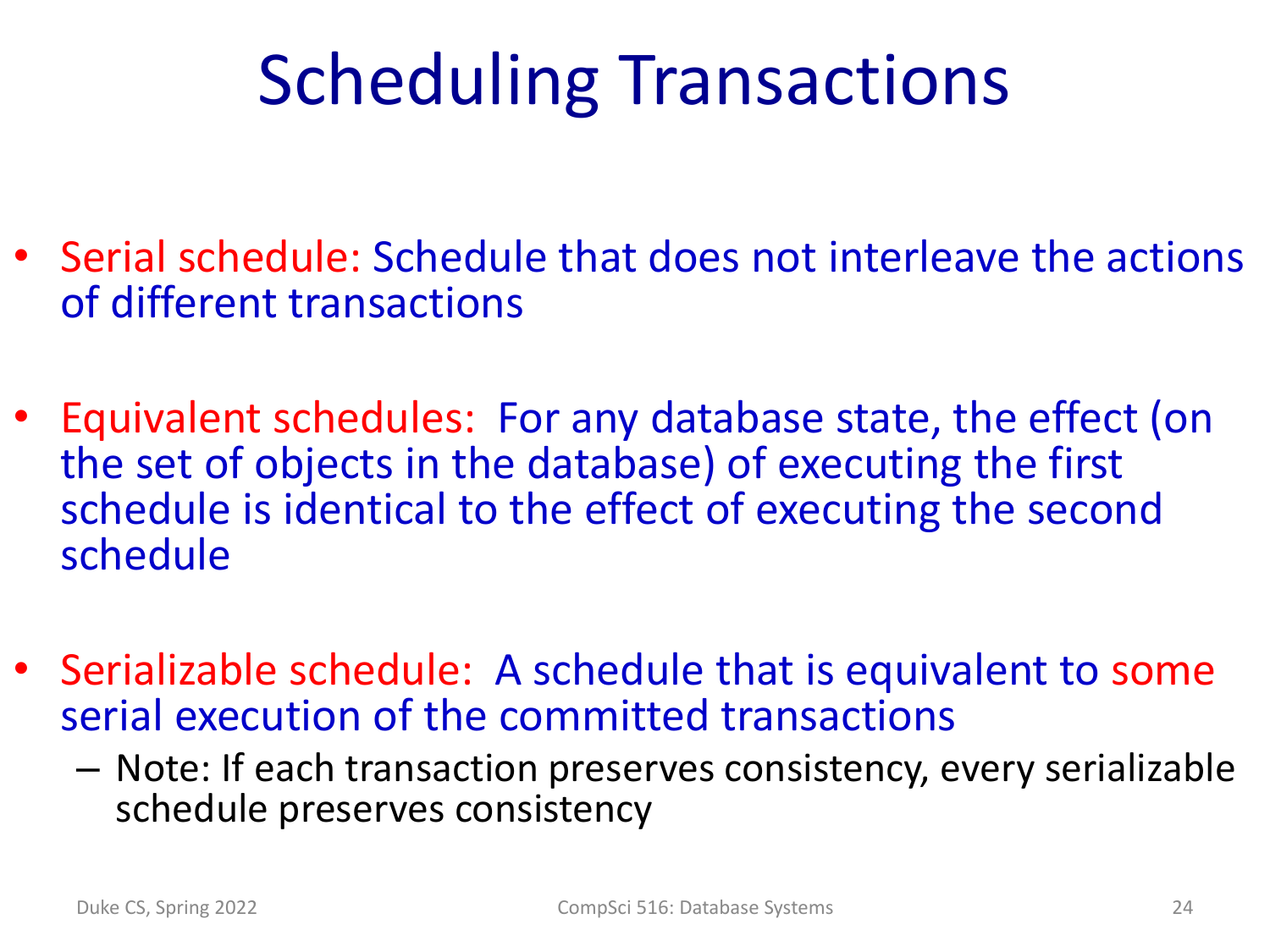#### Serializable Schedule

• Either equivalent to T1-> T2 or to T2 -> T1

| <b>T1</b>     | T <sub>2</sub> | T1            | T <sub>2</sub> | <b>T1</b>     | T <sub>2</sub> |
|---------------|----------------|---------------|----------------|---------------|----------------|
| R(A)          |                | R(A)          |                |               | R(A)           |
| W(A)          |                | W(A)          |                |               | W(A)           |
| R(B)          |                |               | R(A)           | R(A)          |                |
| W(B)          |                |               | W(A)           |               | R(B)           |
| <b>COMMIT</b> |                | R(B)          |                |               | W(B)           |
|               | R(A)           | W(B)          |                | W(A)          |                |
|               | W(A)           |               | R(B)           | R(B)          |                |
|               | R(B)           |               | W(B)           | W(B)          |                |
|               | W(B)           |               | <b>COMMIT</b>  |               | <b>COMMIT</b>  |
|               | <b>COMMIT</b>  | <b>COMMIT</b> |                | <b>COMMIT</b> |                |

#### serial schedule serializable schedules

Duke CS, Spring 2022 **CompSci 516: Database Systems** 25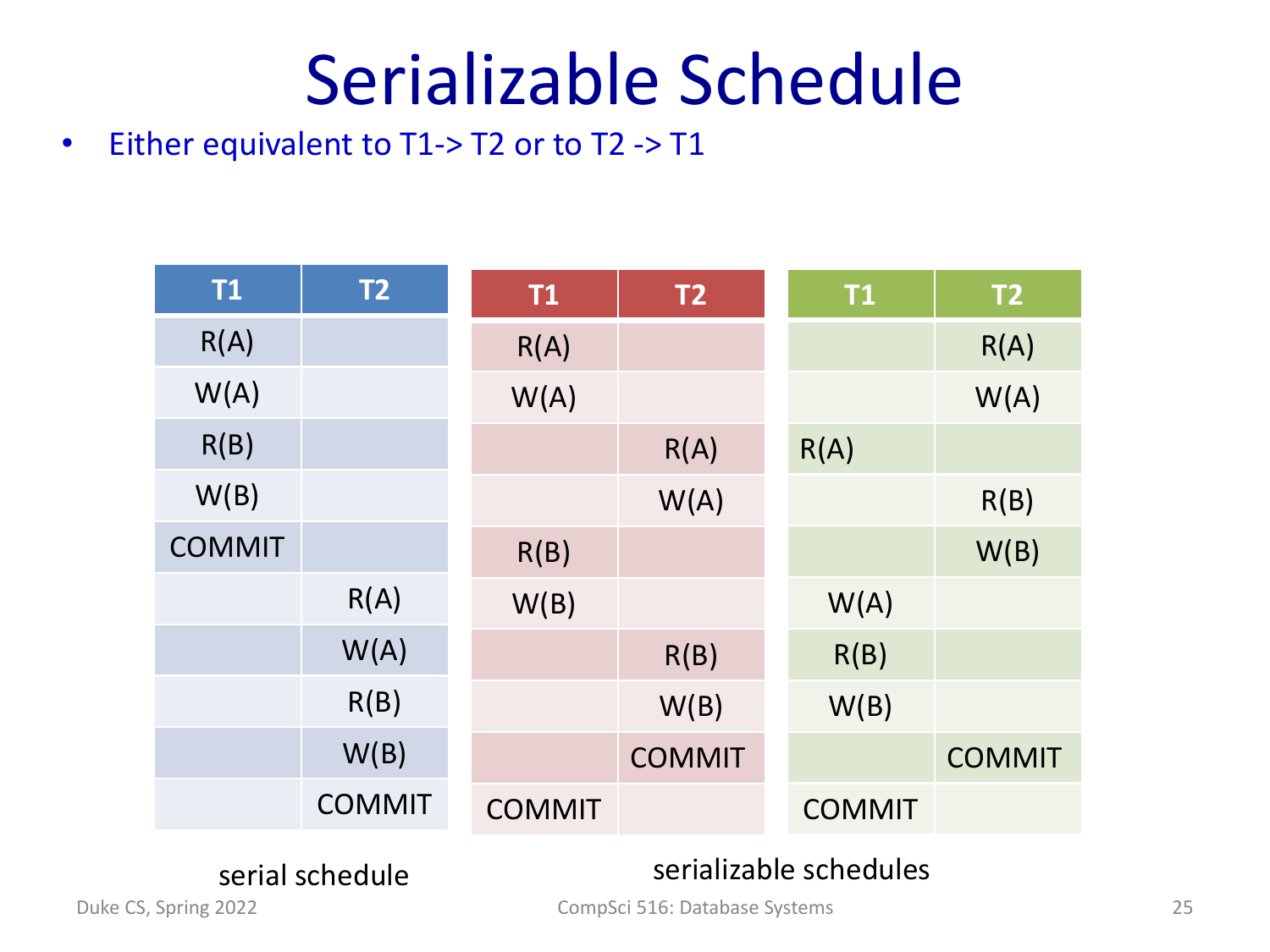#### Anomalies with Interleaved Execution

- If two consistency-preserving transactions when run interleaved on a consistent database might leave it in inconsistent state
- Write-Read (WR)
- Read-Write (RW)
- Write-Write (WW)

#### • No conflict with "RR" if no write is involved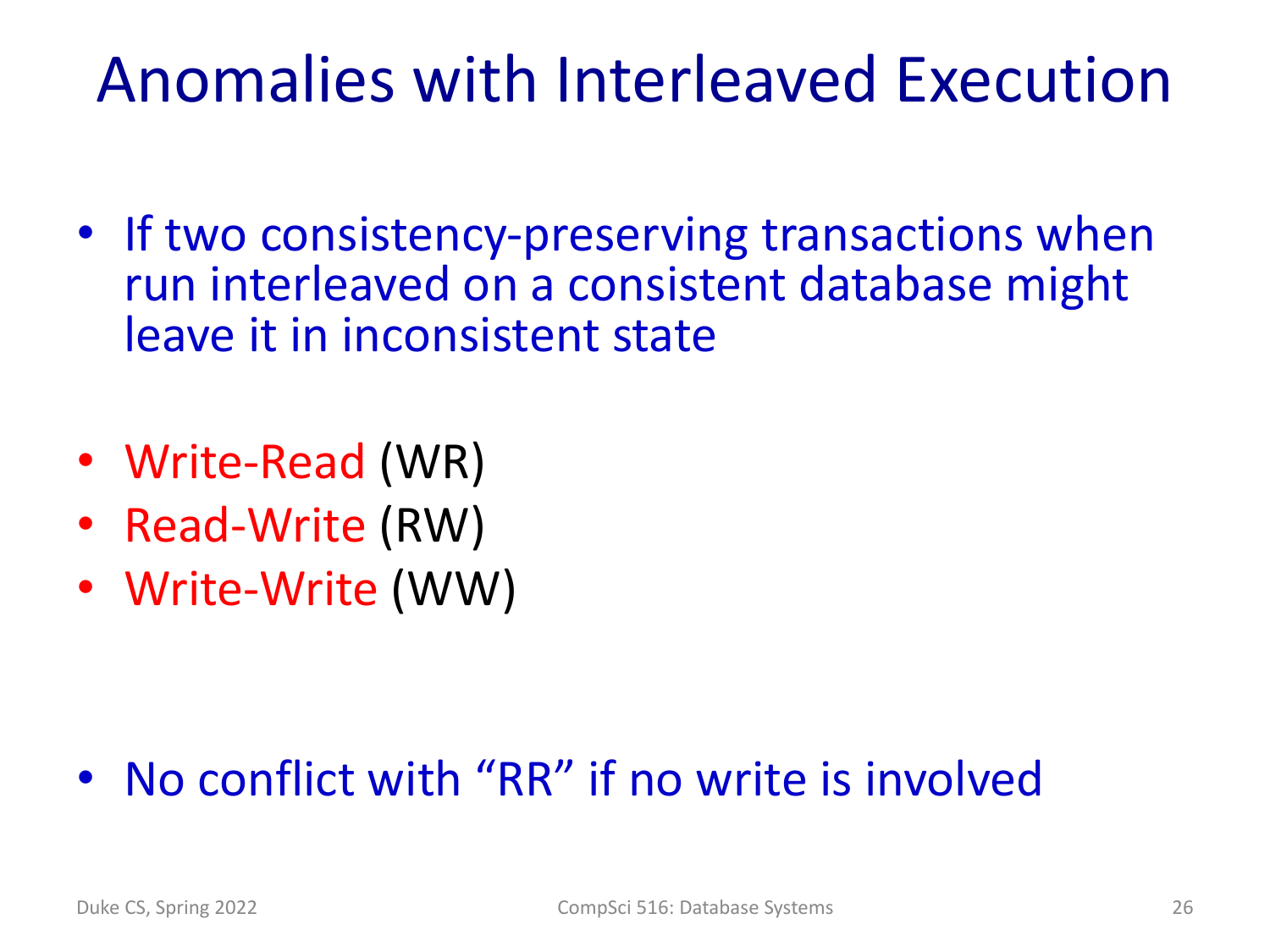# WR Conflict

|             | TT: R(A), W(A), |                                   | $R(B)$ , $W(B)$ , Abort  |
|-------------|-----------------|-----------------------------------|--------------------------|
| $\vert$ T2: |                 | $R(A)$ , $W(A)$ , Commit          |                          |
|             |                 |                                   |                          |
|             | TT: R(A), W(A), |                                   | $R(B)$ , $W(B)$ , Commit |
| T2:         |                 | $R(A)$ , W(A), R(B), W(B), Commit |                          |

• Reading Uncommitted Data (WR Conflicts, "dirty reads"):

- transaction T2 reads an object that has been modified by T1 but not yet committed
- or T2 reads an object from an inconsistent database state (like fund is being transferred between two accounts by T1 while T2 adds interests to both)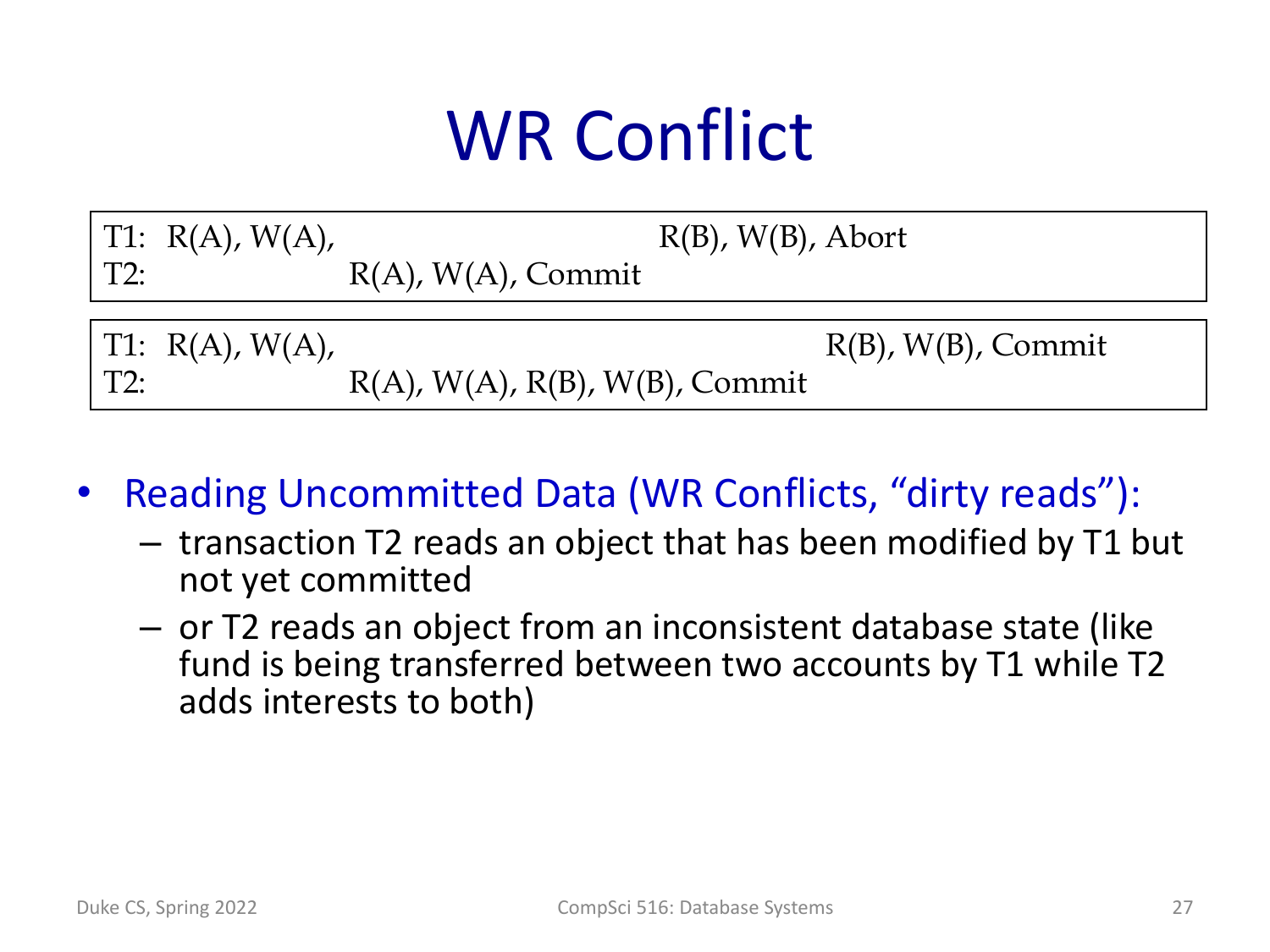### RW Conflict

T1:  $R(A)$ ,  $R(A)$ ,  $W(A)$ , C T2:  $R(A)$ ,  $W(A)$ , C

- Unrepeatable Reads (RW Conflicts):
	- T2 changes the value of an object A that has been read by transaction T1, which is still in progress
	- If T1 tries to read A again, it will get a different result
	- Suppose two customers are trying to buy the last copy of a book simultaneously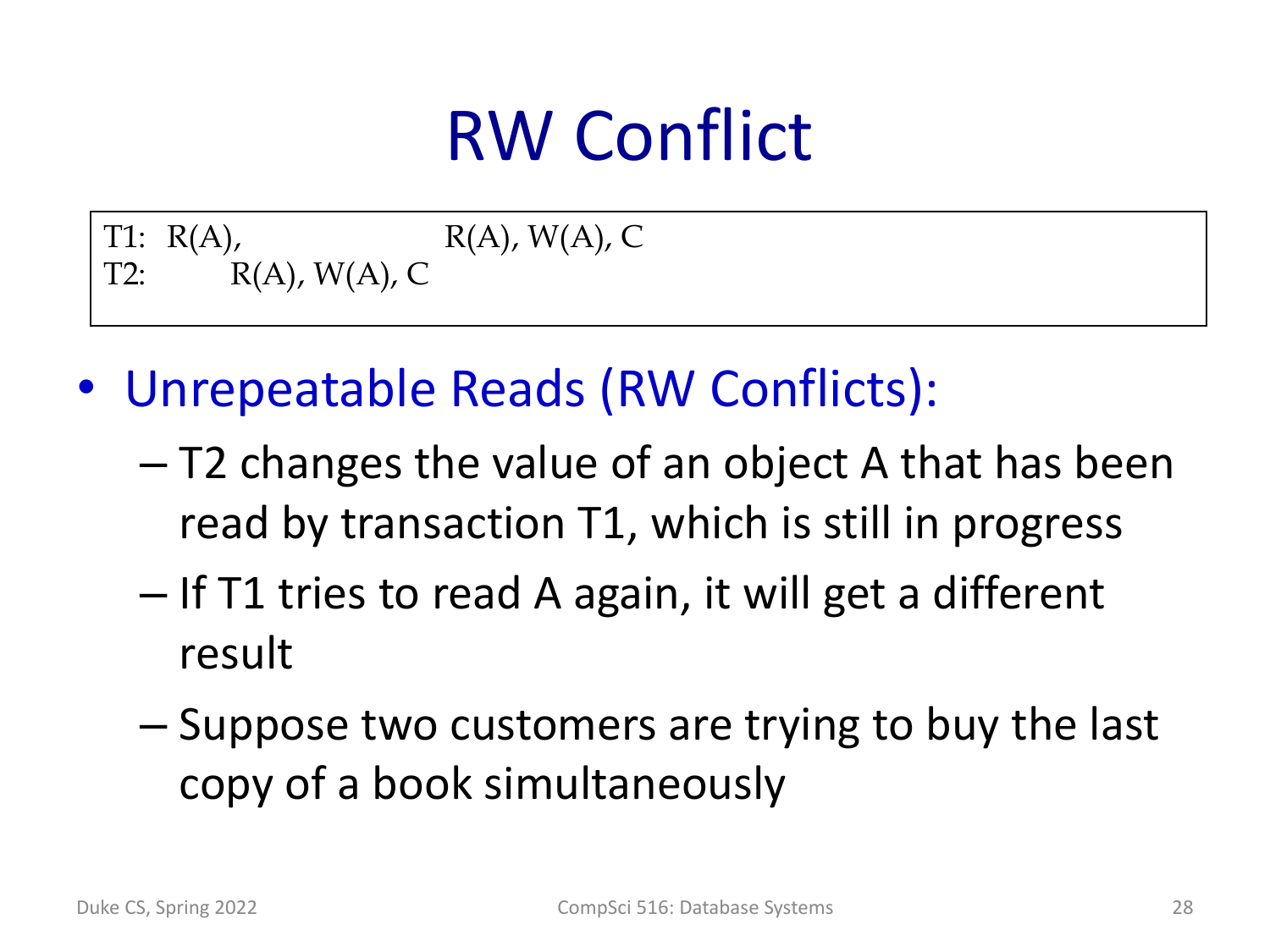#### WW conflict

|        | T1: $W(A)$ ,          | $W(B)$ , C |
|--------|-----------------------|------------|
| $T2$ : | $W(A)$ , $W(B)$ , $C$ |            |

- Overwriting Uncommitted Data (WW Conflicts, "lost update"):
	- T2 overwrites the value of A, which has been modified by T1, still in progress
	- Suppose we need the salaries of two employees (A and B) to be the same
		- T1 sets them to \$1000
		- T2 sets them to \$2000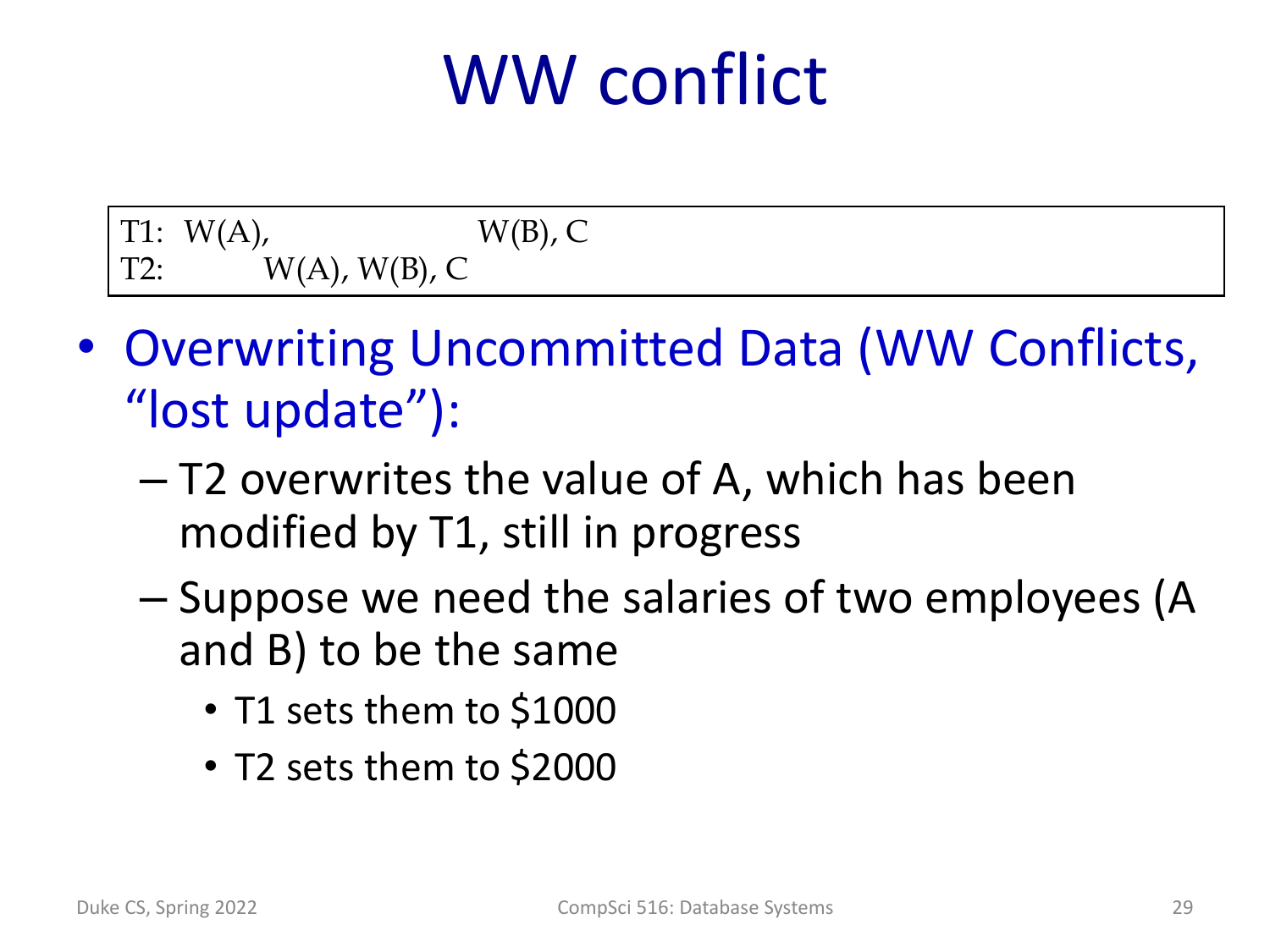#### Schedules with Aborts

T1:  $R(A)$ ,  $W(A)$ , Abort T2:  $R(A)$ ,  $W(A)$  Commit

- Actions of aborted transactions have to be undone completely
	- may be impossible in some situations
		- say T2 reads the fund from an account and adds interest
		- T1 aims to deposit money but aborts
	- if T2 has not committed, we can "cascade aborts" by aborting T2 as well
	- if T2 has committed, we have an "unrecoverable schedule"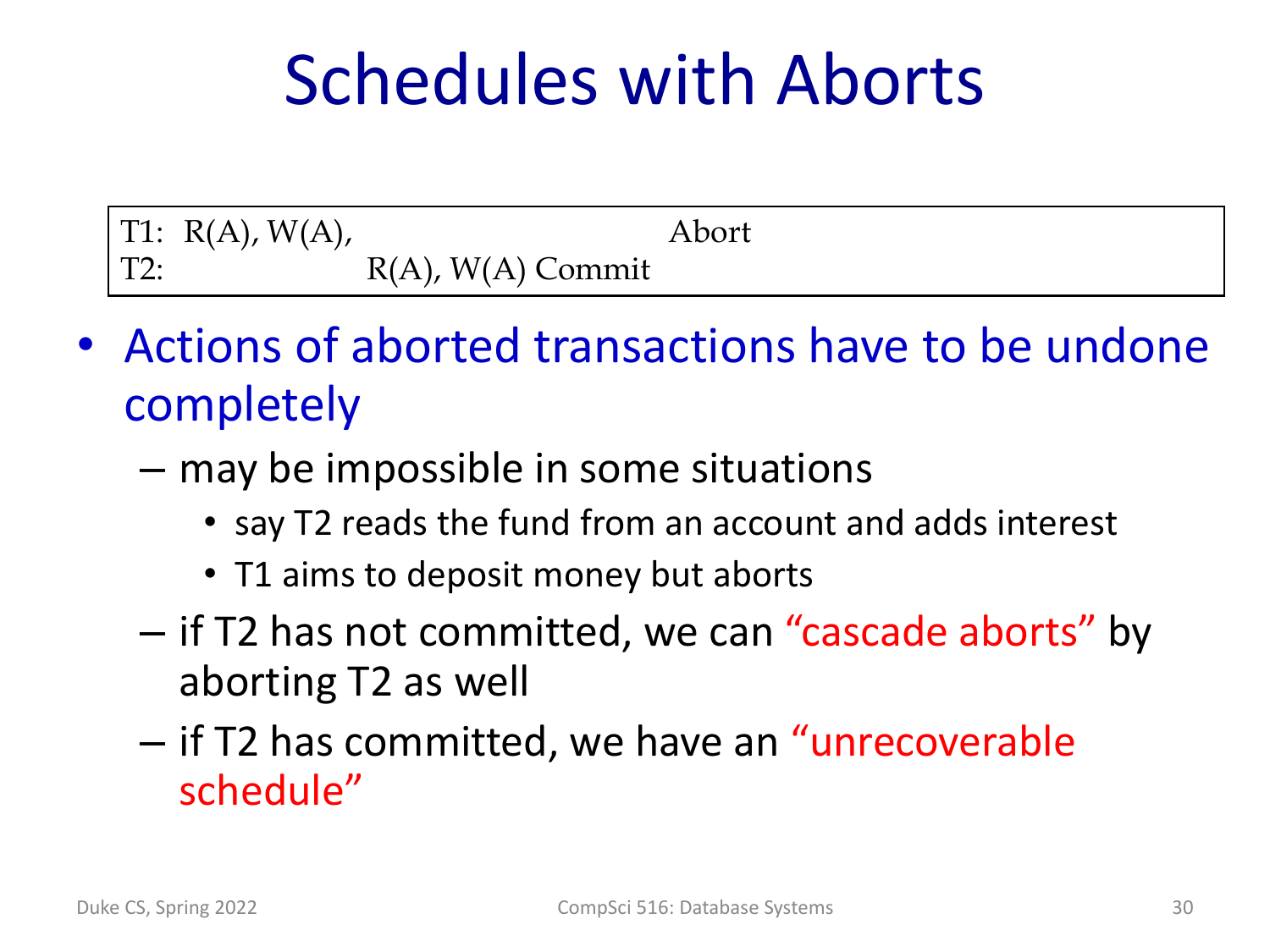#### Recoverable Schedule

Example of Unrecoverable schedule

|             | $\vert T1: R(A), W(A), \vert$ |                                   | Abort |
|-------------|-------------------------------|-----------------------------------|-------|
| $\vert$ T2: |                               | $R(A)$ , W(A), R(B), W(B), Commit |       |

• Transaction commits if and only after all transactions they read have committed

– avoids cascading aborts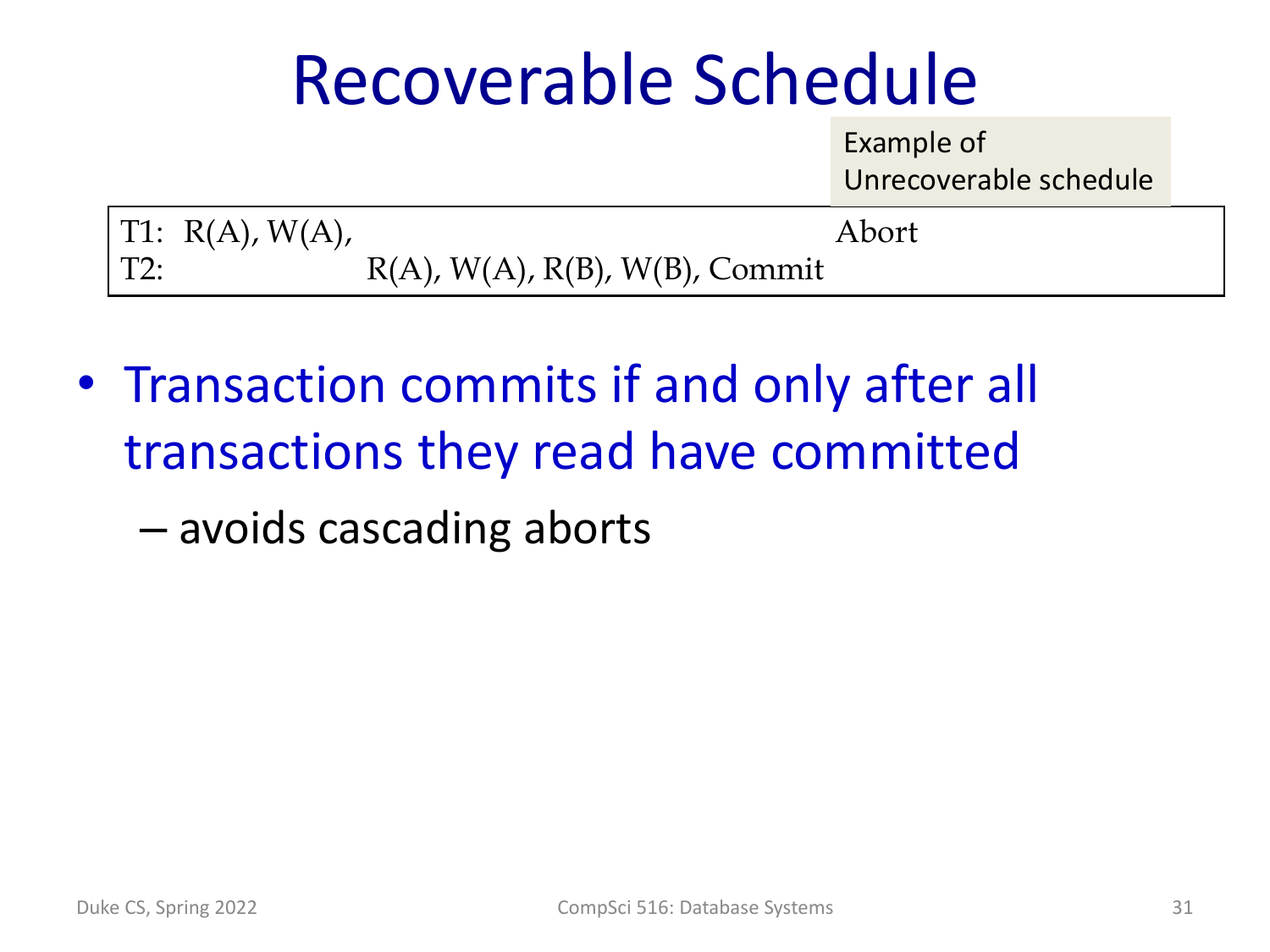### Conflict Equivalent Schedules

- Two schedules are conflict equivalent if:
	- Involve the same actions of the same transactions
	- Every pair of conflicting actions of two committed transactions is ordered the same way
- Conflicting actions:
	- both by the same transaction  $T_i$ 
		- $R_i(X)$ ,  $W_i(Y)$
	- $-$  both on the same object by two transactions T<sub>i</sub> and T<sub>j</sub>, at least one action is a write
		- $R_i(X)$ ,  $W_j(X)$
		- $W_i(X)$ ,  $R_j(X)$
		- $W_i(X)$ ,  $W_j(X)$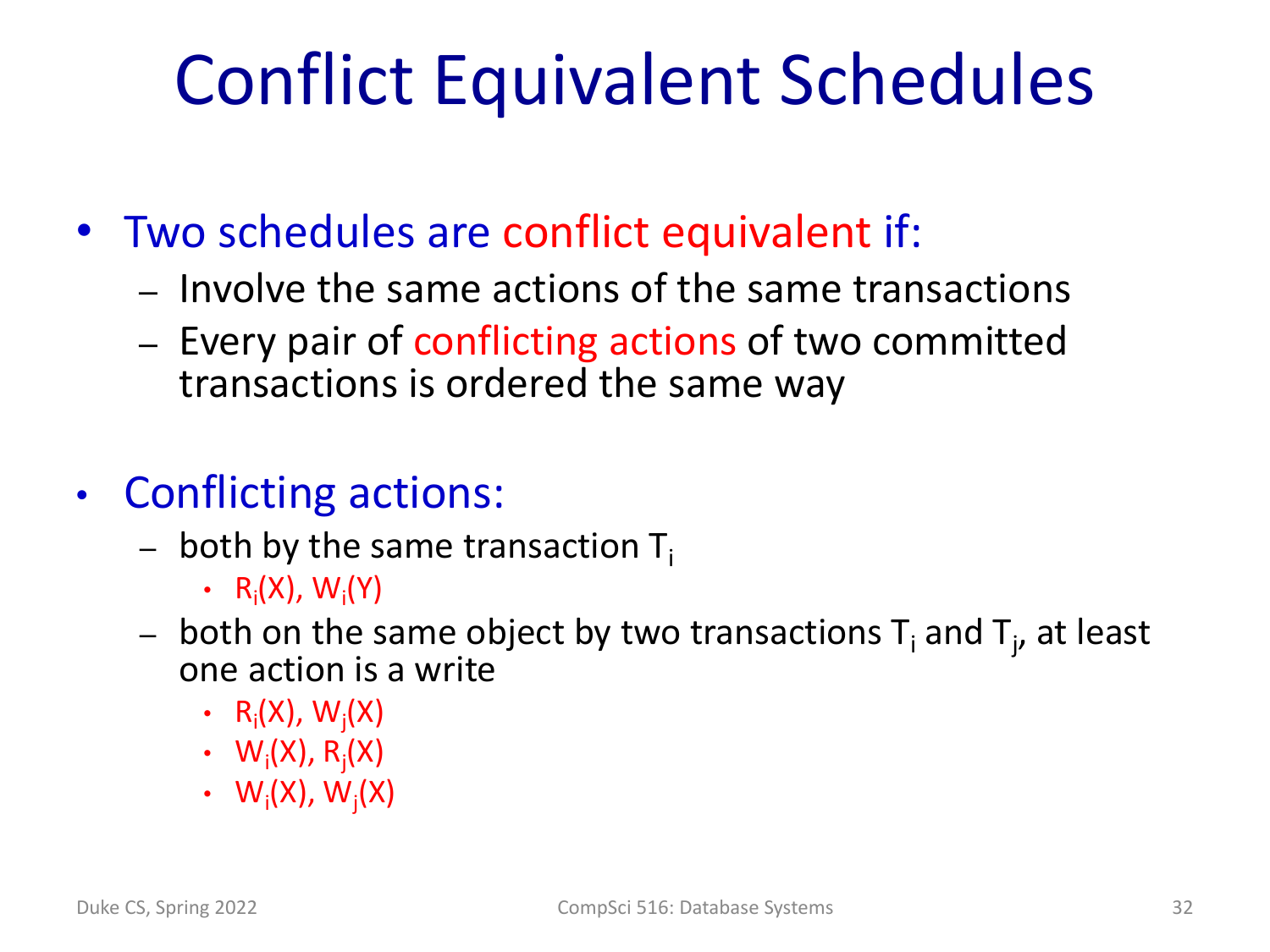### Conflict Equivalent Schedules

- Two conflict equivalent schedules have the same effect on a database
	- all pairs of conflicting actions are in same order
	- one schedule can be obtained from the other by swapping "non-conflicting" actions
		- either on two different objects
		- or both are read on the same object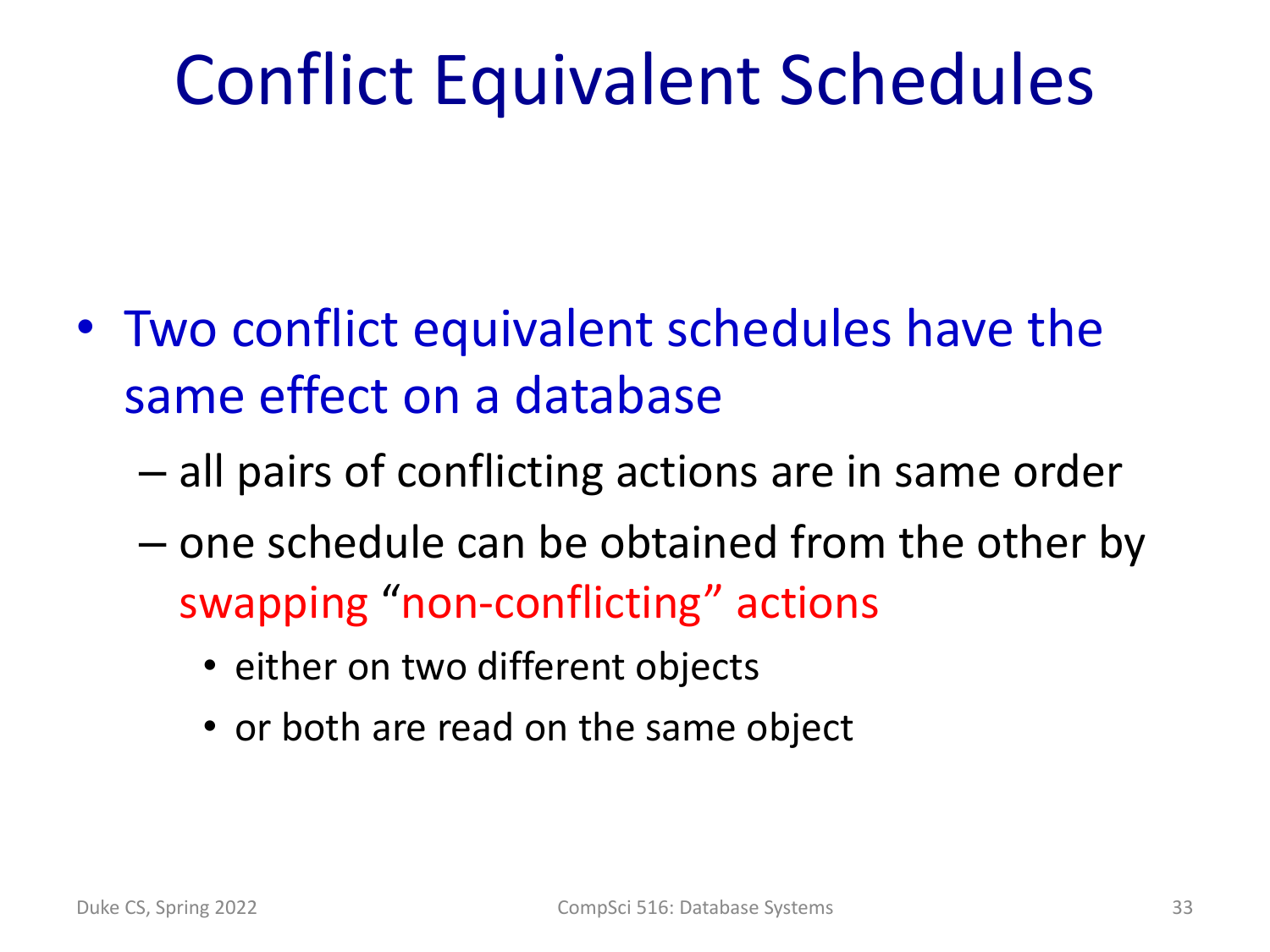### Conflict Serializable Schedules

• Schedule S is conflict serializable if S is conflict equivalent to some serial schedule

- In class:
- $r_1(A)$ ; w<sub>1</sub>(A);  $r_2(A)$ ; w<sub>2</sub>(A);  $r_1(B)$ ; w<sub>1</sub>(B);  $r_2(B)$ ; w<sub>2</sub>(B)
- to
- $r_1(A)$ ; w<sub>1</sub>(A);  $r_1(B)$ ; w<sub>1</sub>(B);  $r_2(A)$ ; w<sub>2</sub>(B); w<sub>2</sub>(B)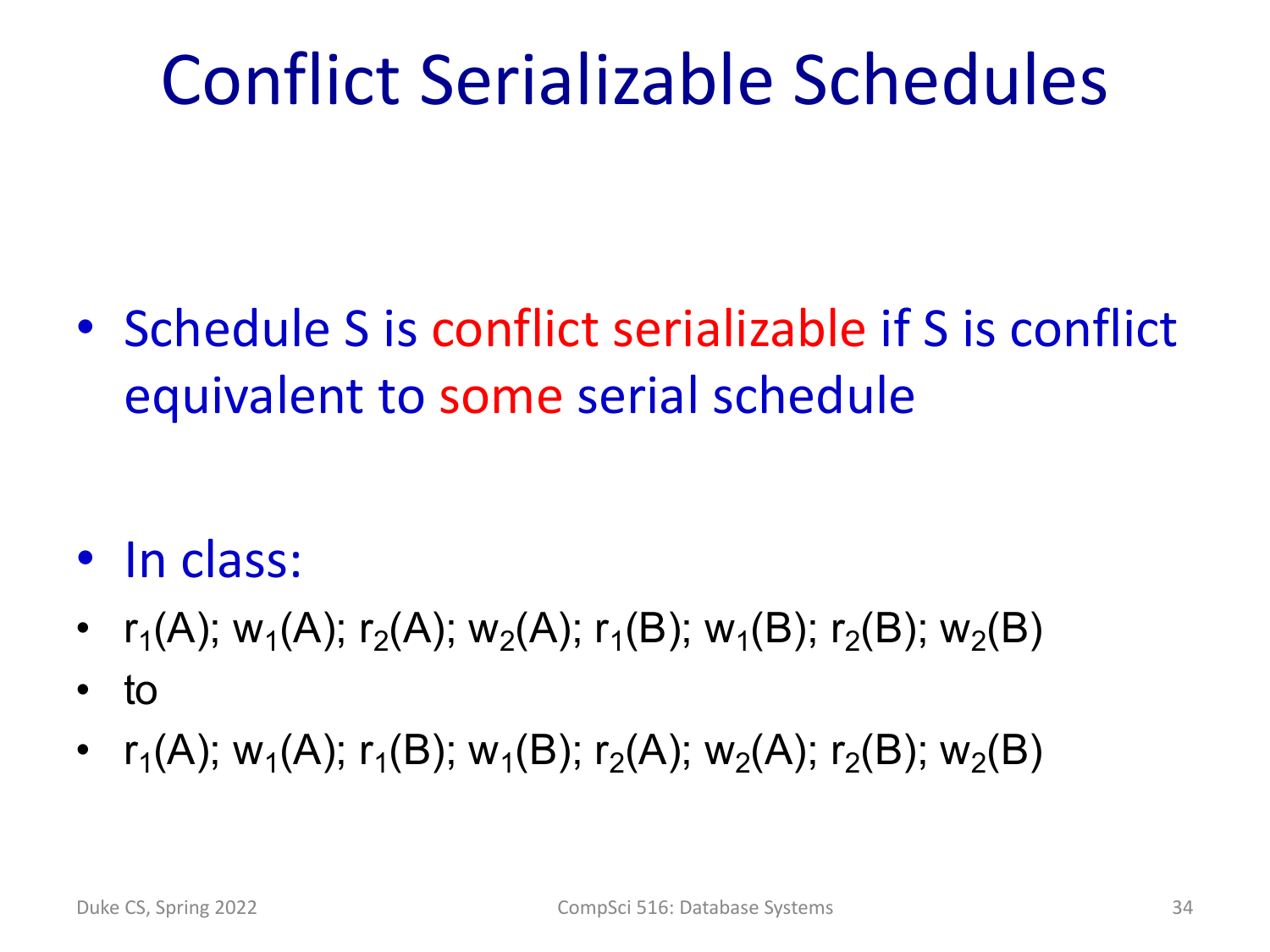### Conflict Serializable Schedules

• Schedule S is conflict serializable if S is conflict equivalent to some serial schedule

- In class:
- $r_1(A)$ ; w<sub>1</sub>(A);  $r_2(A)$ ; w<sub>2</sub>(A);  $r_1(B)$ ; w<sub>1</sub>(B);  $r_2(B)$ ; w<sub>2</sub>(B)
- to
- $r_1(A)$ ; w<sub>1</sub>(A);  $r_1(B)$ ; w<sub>1</sub>(B);  $r_2(A)$ ; w<sub>2</sub>(B); w<sub>2</sub>(B)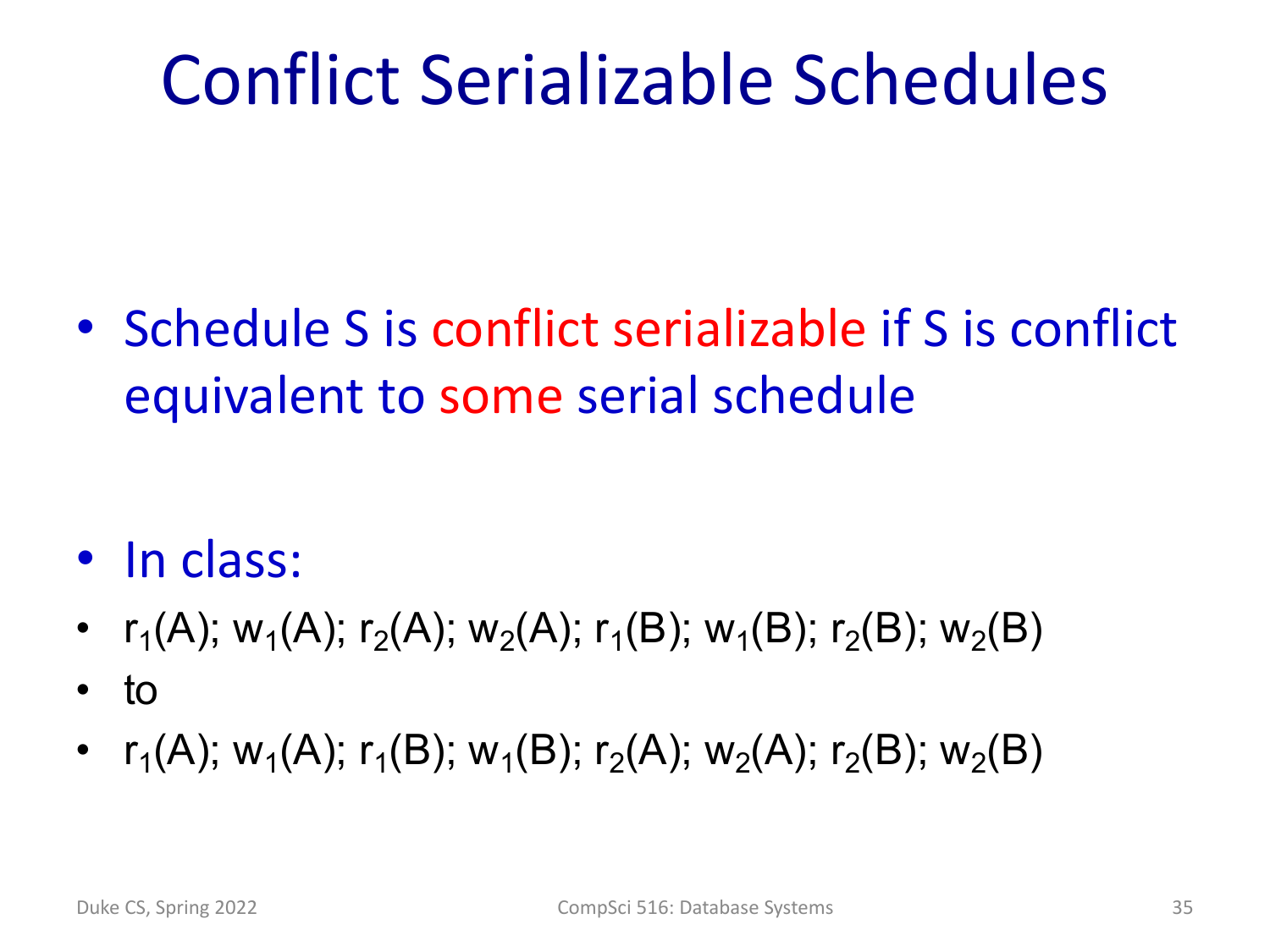#### Precedence Graph

- Also called dependency graph, conflict graph, or serializability graph
- One node per committed transaction
- Edge from T<sub>i</sub> to T<sub>j</sub> if an action of T<sub>i</sub> precedes and conflicts with one of T<sub>j</sub>'s actions
	- $-$  W<sub>i</sub>(A) --- R<sub>j</sub>(A), or R<sub>i</sub>(A) --- W<sub>j</sub>(A), or W<sub>i</sub>(A) --- W<sub>j</sub>(A)
- $T_i$  must precede  $T_i$  in any serial schedule
	- A schedule that is not conflict serializable:

 $R_1(A)$ , W<sub>1</sub>(A), R<sub>2</sub>(A), W<sub>2</sub>(A), R<sub>2</sub>(B), W<sub>2</sub>(B), R<sub>1</sub>(B), W<sub>1</sub>(B)

• The cycle in the graph reveals the problem. The output of T1 depends on T2, and vice-versa.

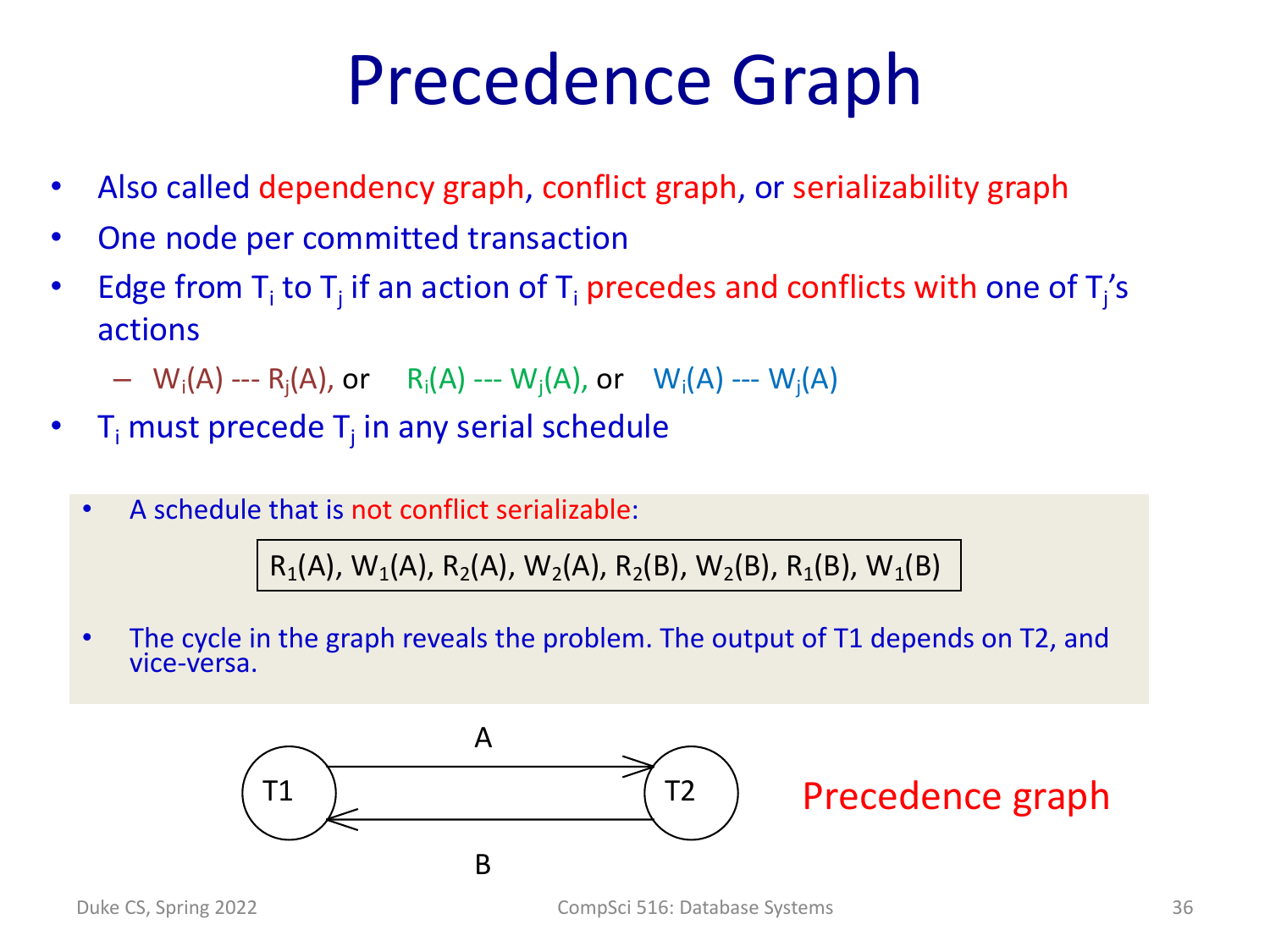# Conflict Serializability

End of Lecture 13

• Schedule is conflict serializable if and only if its precedence graph is acyclic

 $R_1(A)$ , W<sub>1</sub>(A), R<sub>2</sub>(A), W<sub>2</sub>(A), R<sub>2</sub>(B), W<sub>2</sub>(B), R<sub>1</sub>(B), W<sub>1</sub>(B)

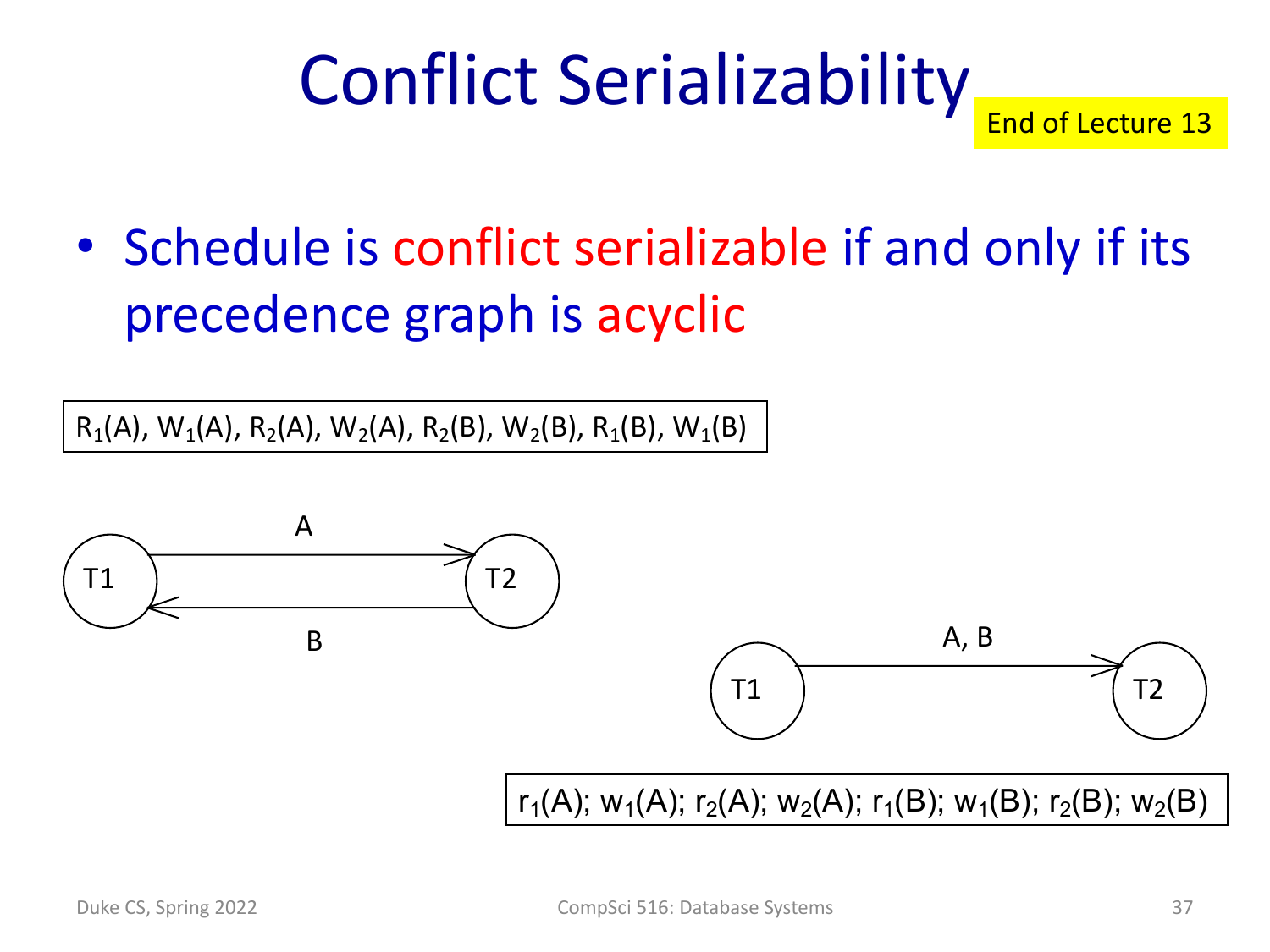# Lock-Based Concurrency Control

- DBMS should ensure that only serializable and recoverable schedules are allowed
	- No actions of committed transactions are lost while undoing aborted transactions
- Uses a locking protocol
- Lock: a bookkeeping object associated with each "object"
	- different granularity
- Locking protocol:
	- a set of rules to be followed by each transaction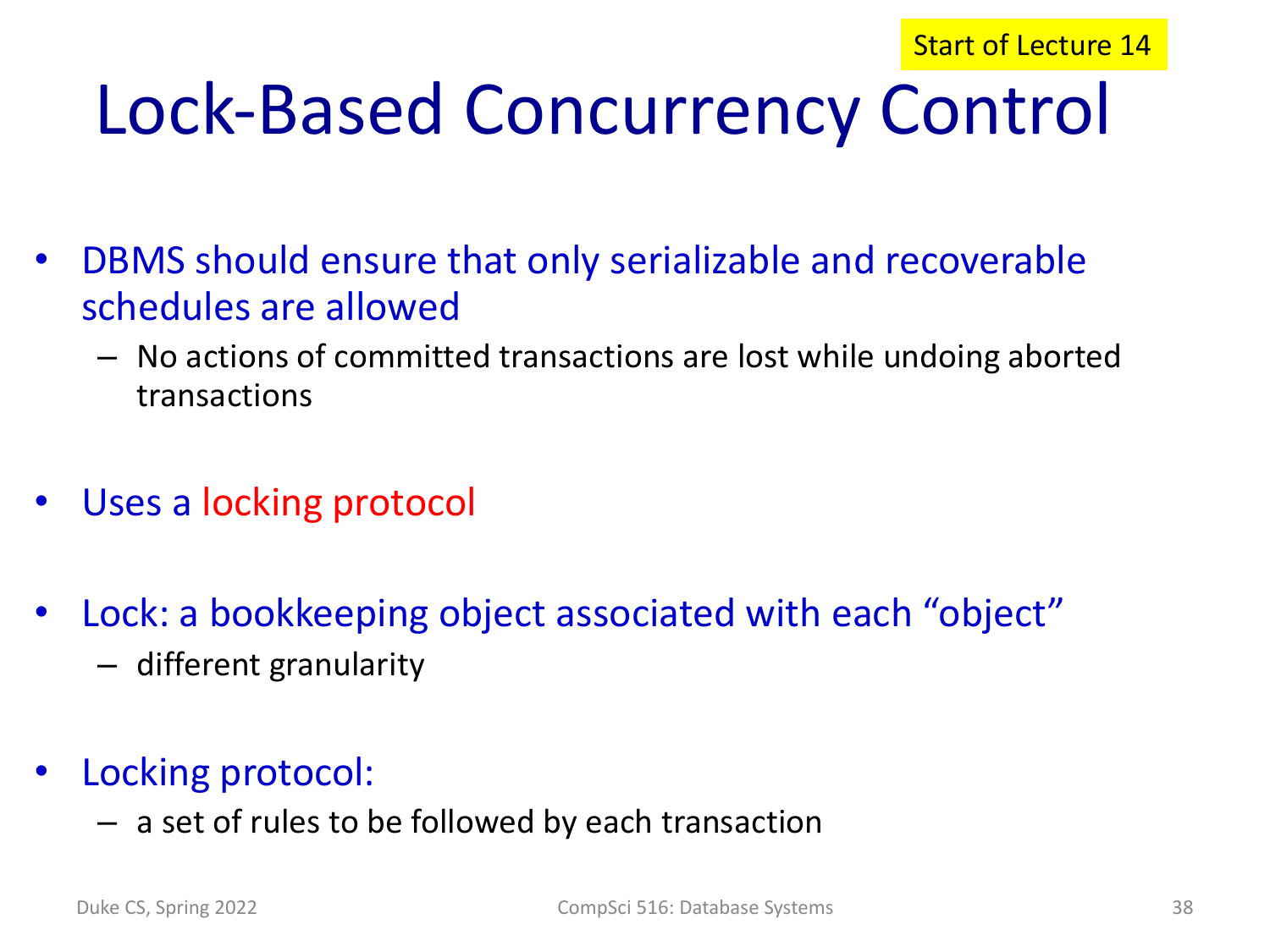#### Strict two-phase locking (Strict 2PL)

#### Two rules

- 1. Each transaction must obtain
	- a S (shared) lock on object before reading
	- and an X (exclusive) lock on object before writing
	- exclusive locks also allow reading an object, additional shared lock is not required
	- If a transaction holds an X lock on an object, no other transaction can get a lock (S or X) on that object
	- transaction is suspended until it acquires the required lock
- 2. All locks held by a transaction are released when the transaction completes

Duke CS, Spring 2022 CompSci 516: Database Systems 39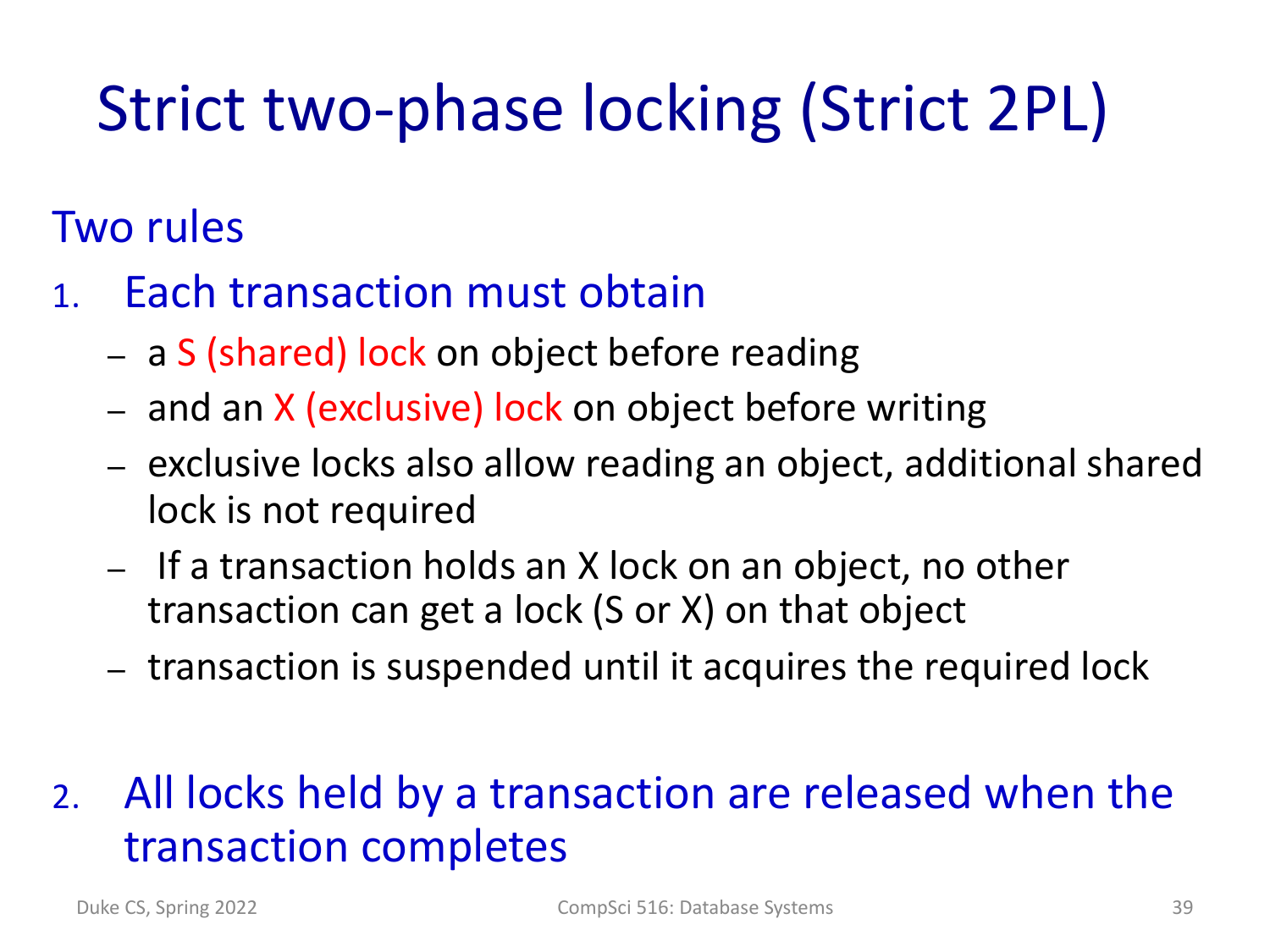#### Example: Strict 2PL

T1:  $R(A)$ ,  $W(A)$ ,  $R(B)$ ,  $W(B)$ , Commit T2:  $R(A)$ ,  $W(A)$ ,  $R(B)$ ,  $W(B)$ , Commit

- WR conflict (dirty read)
- Strict 2PL does not allow this



Duke CS, Spring 2022 CompSci 516: Database Systems 40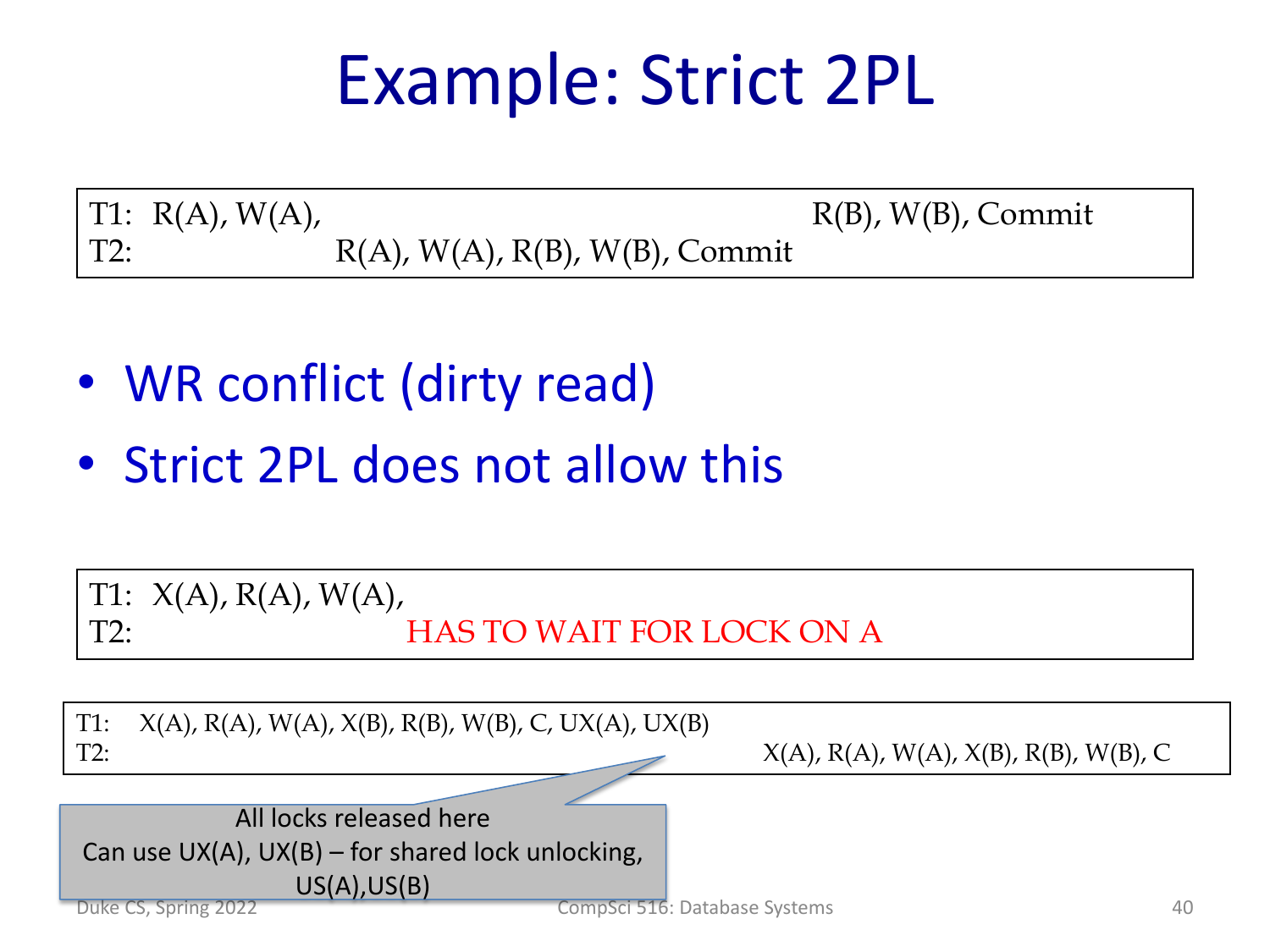#### Example: Strict 2PL

T1:  $S(A)$ ,  $R(A)$ ,  $X(C)$ ,  $R(C)$ ,  $W(C)$ ,  $C$ T2:  $S(A), R(A), X(B), R(B), W(B), C$ 

• Strict 2PL allows interleaving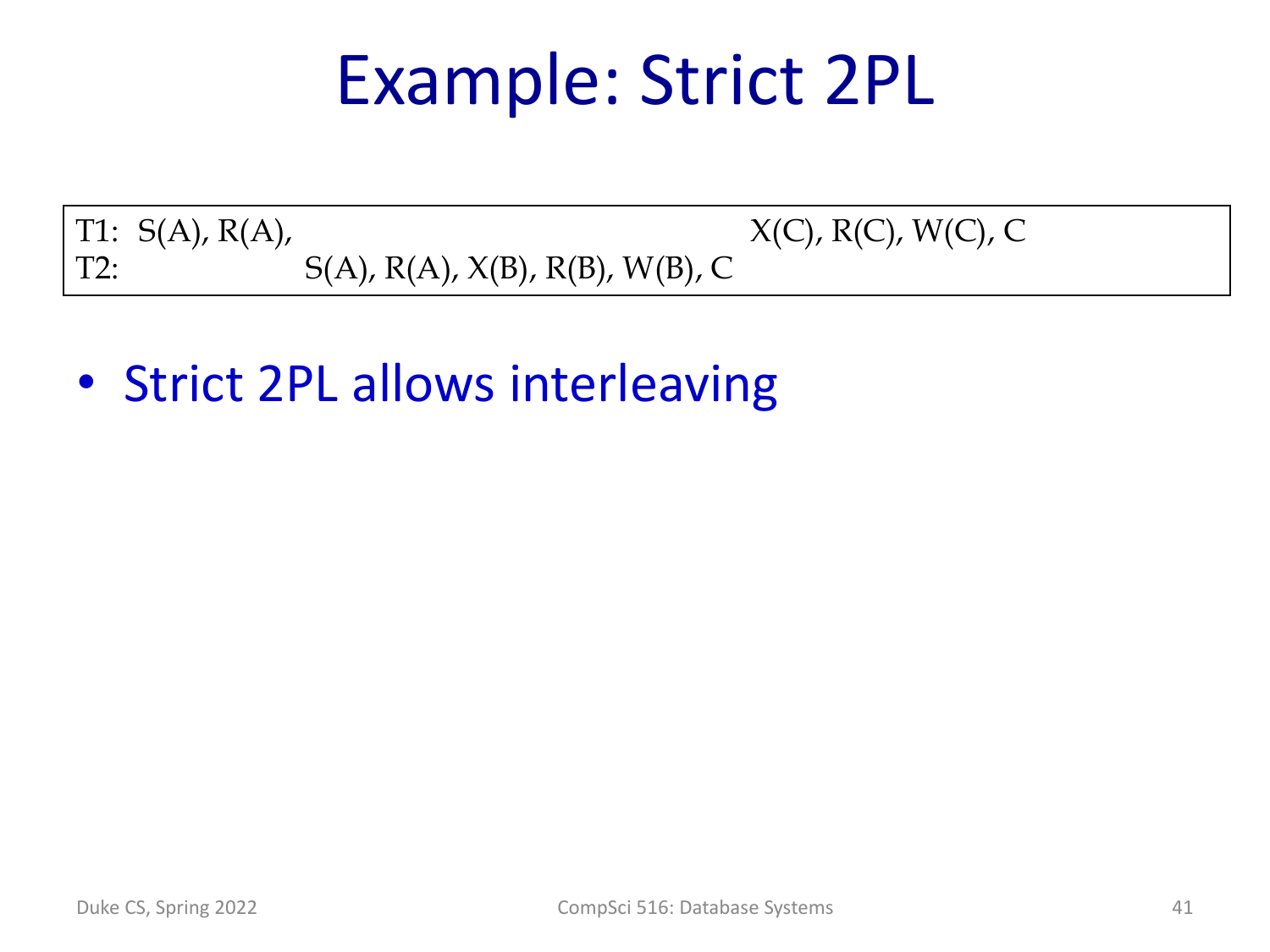### More on Strict 2PL

#### • Every transaction has

- a growing phase of acquiring locks, and
- a shrinking phase of releasing locks
- Strict 2PL allows only serializable schedules
	- precedence graphs will be acyclic (check yourself)
	- Also, allows recoverable schedules and simplifies transaction aborts
	- two transactions can acquire locks on different objects independently
	- But there may be "serializable" schedules that are NOT "conflict serializable"

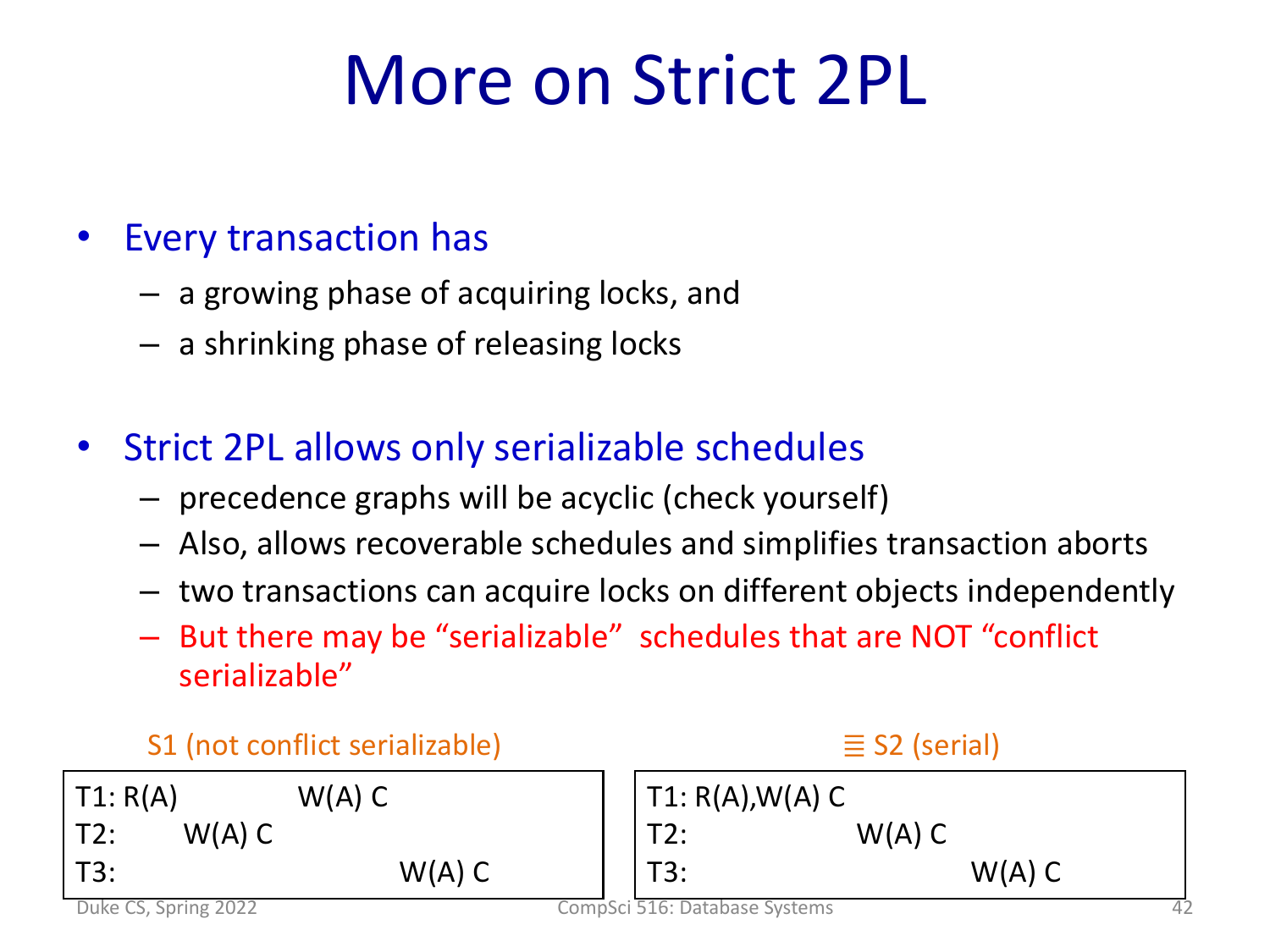#### 2PL vs. strict 2PL

#### $\overline{2P}$ :

- first, acquire all locks, release none
- second, release locks, cannot acquire any other lock
- Strict 2PL:
	- release write (X) lock, only after it has ended (committed or aborted)
- (Non-strict) 2PL also allows only serializable schedules like strict 2PL, but involves more complex abort processing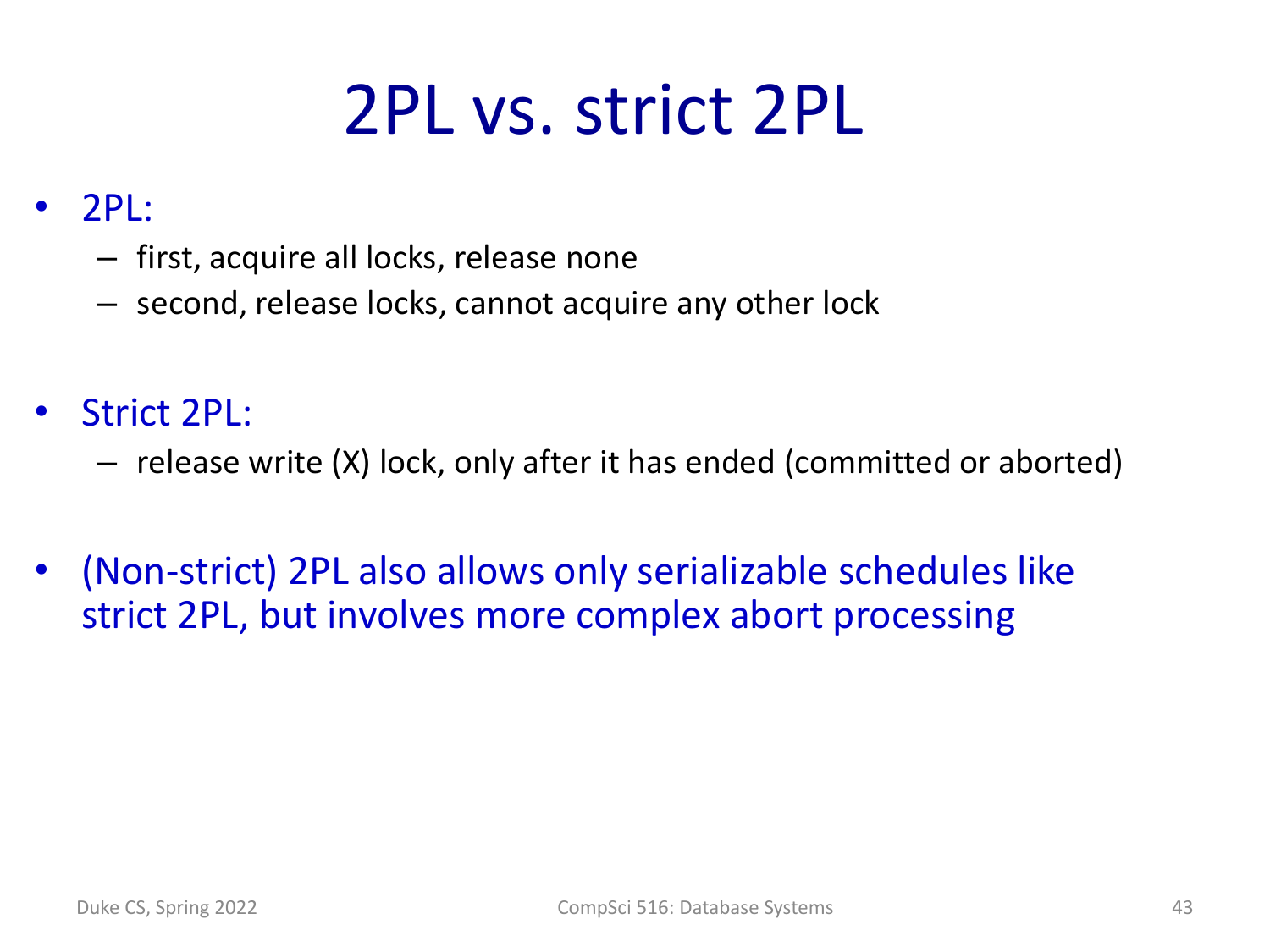#### Lock Management

- Lock and unlock requests are handled by the lock manager
- Lock table entry:
	- Number of transactions currently holding a lock
	- Type of lock held (shared or exclusive)
	- Pointer to queue of lock requests (if the shared or exclusive lock cannot be granted immediately)
- Locking and unlocking have to be atomic operations
- Lock upgrade: transaction that holds a shared lock can be upgraded to hold an exclusive lock
- Transaction commits or aborts
	- all locks released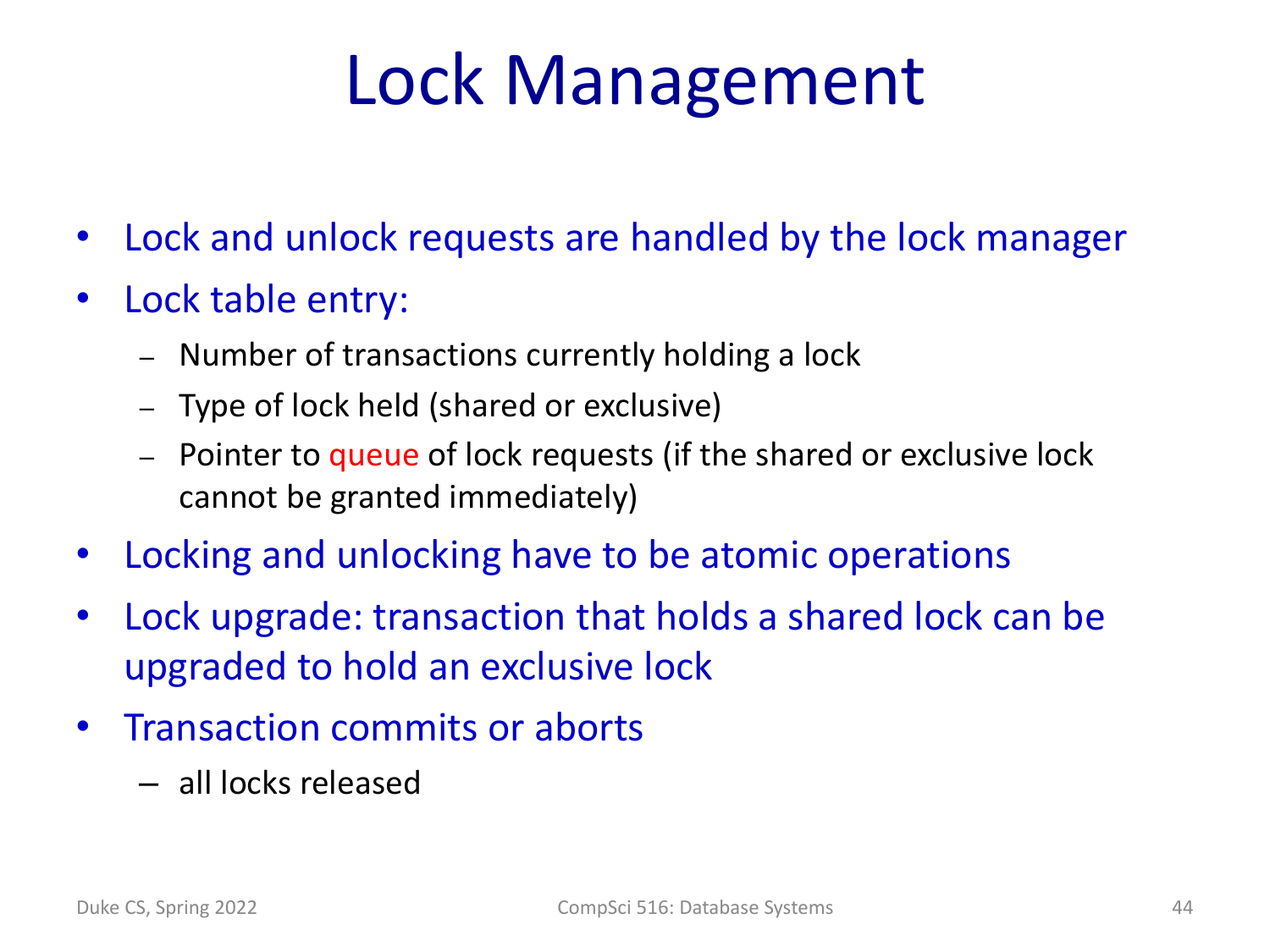#### **Deadlocks**

• Deadlock: Cycle of transactions waiting for locks to be released by each other

– database systems periodically check for deadlocks

- Two ways of dealing with deadlocks:
	- Deadlock detection
	- Deadlock prevention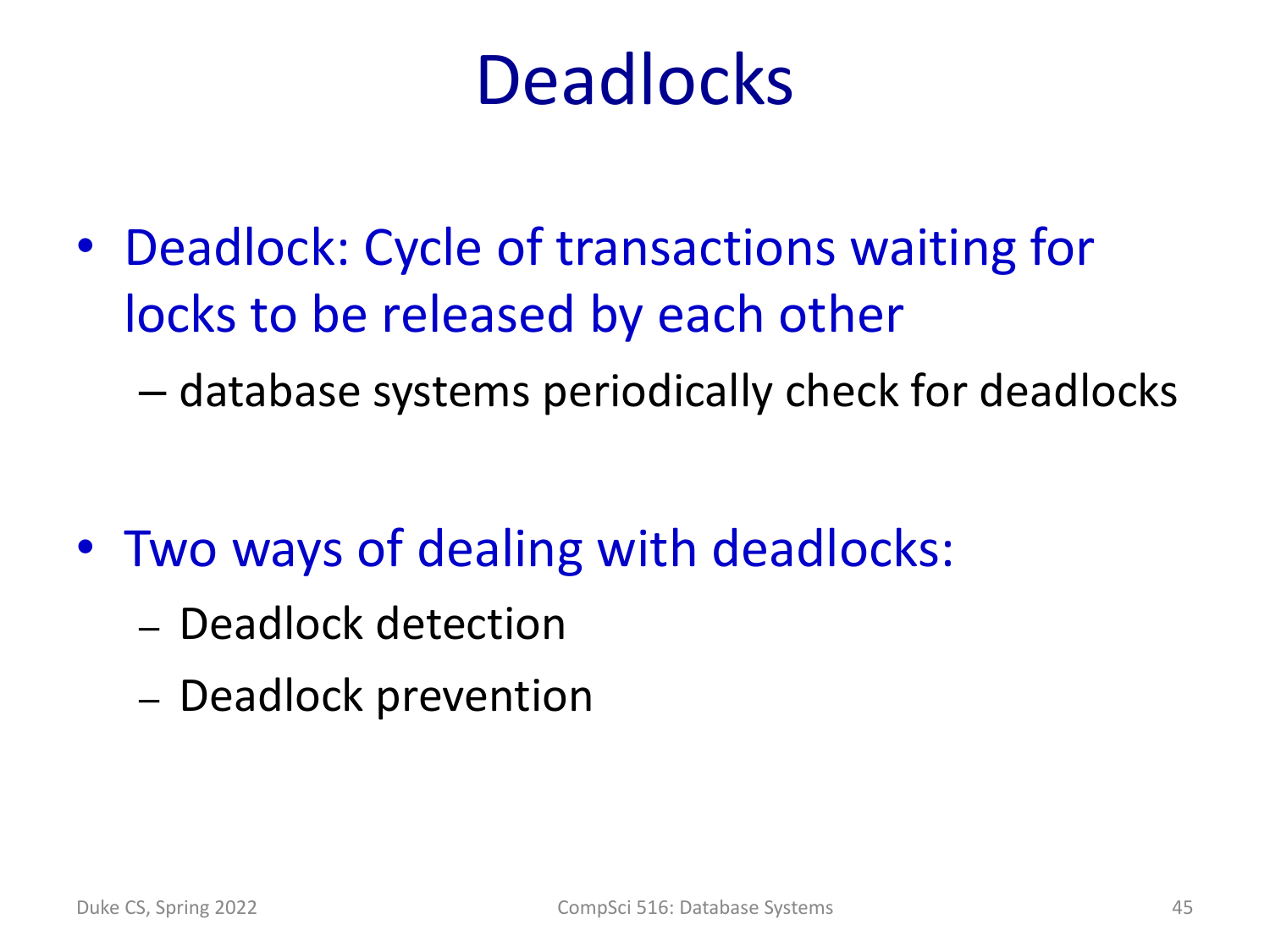#### Deadlock Detection

1. Create a waits-for graph: (example on next slide)

- Nodes are transactions
- There is an edge from  $T_i$  to  $T_i$  if  $T_i$  is waiting for  $T_i$  to release a lock
- Periodically check for cycles in the waits-for graph
- Abort a transaction on a cycle and release its locks, proceed with the other transactions
	- several choices, e.g., with fewest locks that has done the least work
	- if being repeatedly restarted, should be favored at some point

#### 2. Use timeout, if long delay, assume (pessimistically) a deadlock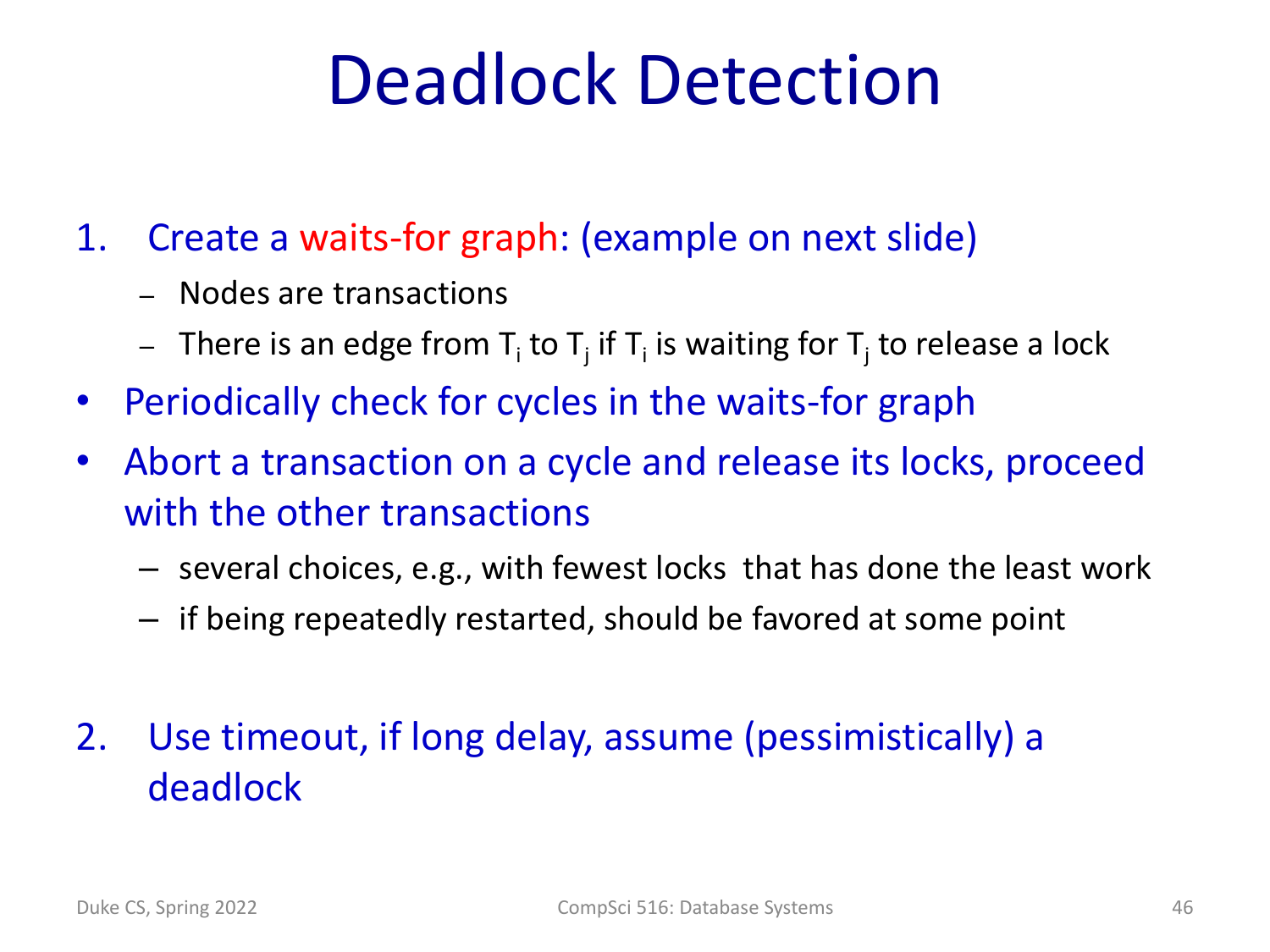#### Deadlock Detection

#### Example:

T1:  $S(A)$ ,  $R(A)$ ,  $S(B)$ T2:  $X(B), W(B)$   $X(C)$ T3: S(C), R(C)  $T4:$   $X(B)$ 

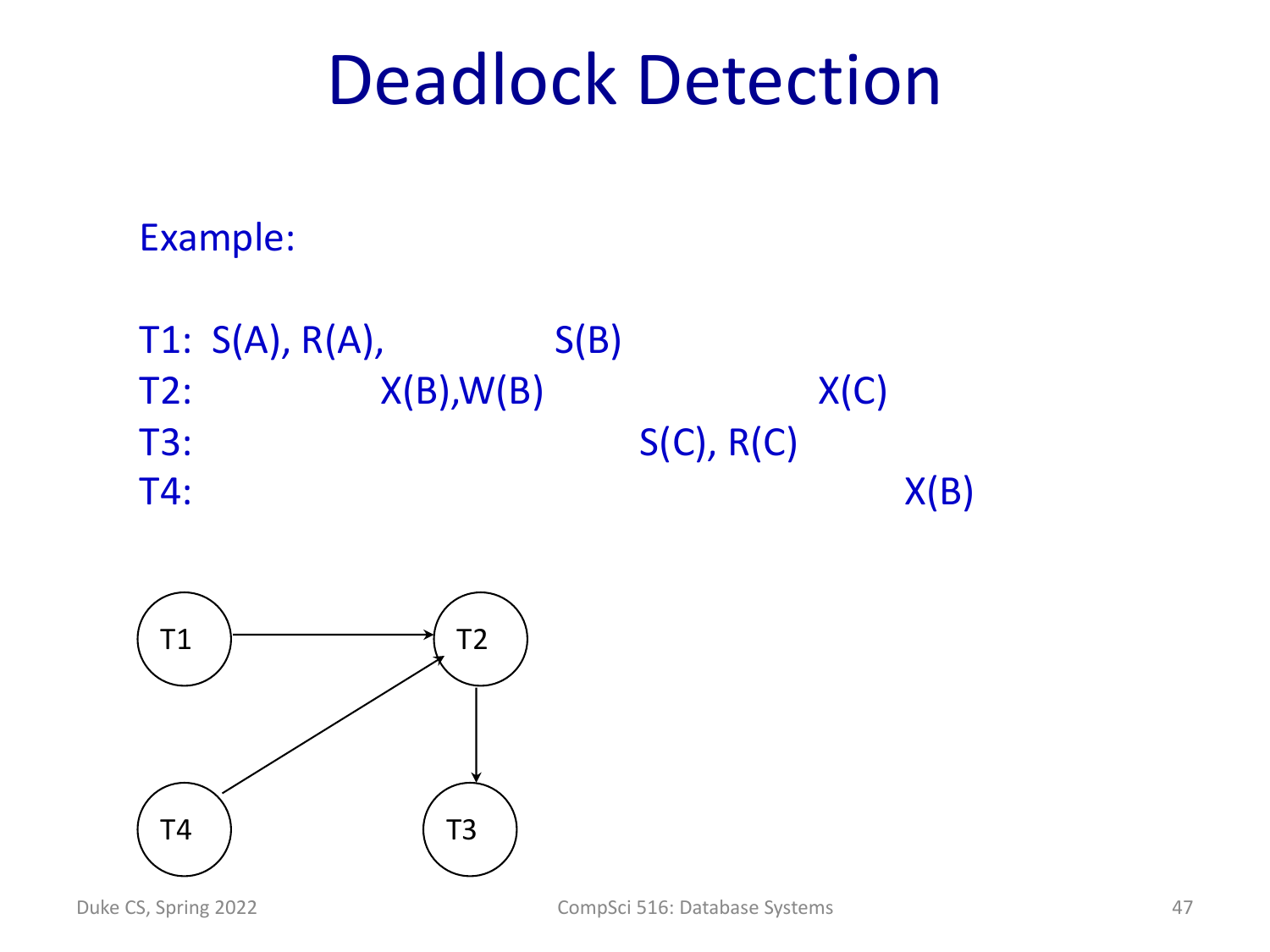#### Deadlock Detection

#### Example:





Duke CS, Spring 2022 **CompSci 516: Database Systems** 48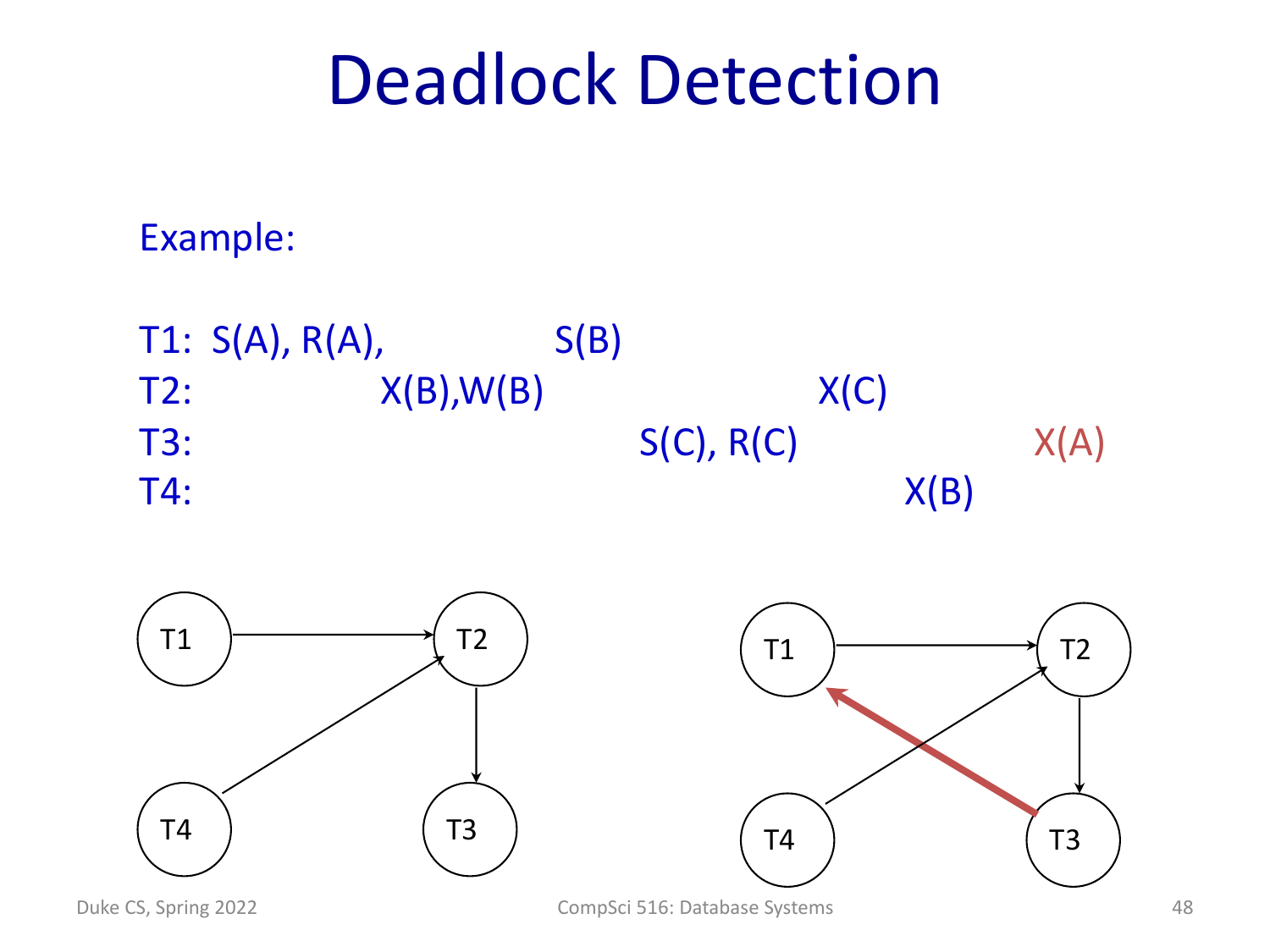#### Deadlock Prevention

- Assign priorities based on timestamps
- Assume  $T_i$  wants a lock that  $T_i$  holds. Two policies are possible:
	- $-$  Wait-Die: It T<sub>i</sub> has higher priority, T<sub>i</sub> waits for T<sub>j</sub>; otherwise T<sub>i</sub> aborts
	- Wound-wait: If T<sub>i</sub> has higher priority, T<sub>i</sub> aborts; otherwise T<sub>i</sub> waits
- Convince yourself that no cycle is possible
- If a transaction re-starts, make sure it has its original timestamp
	- each transaction will be the oldest one and have the highest priority at some point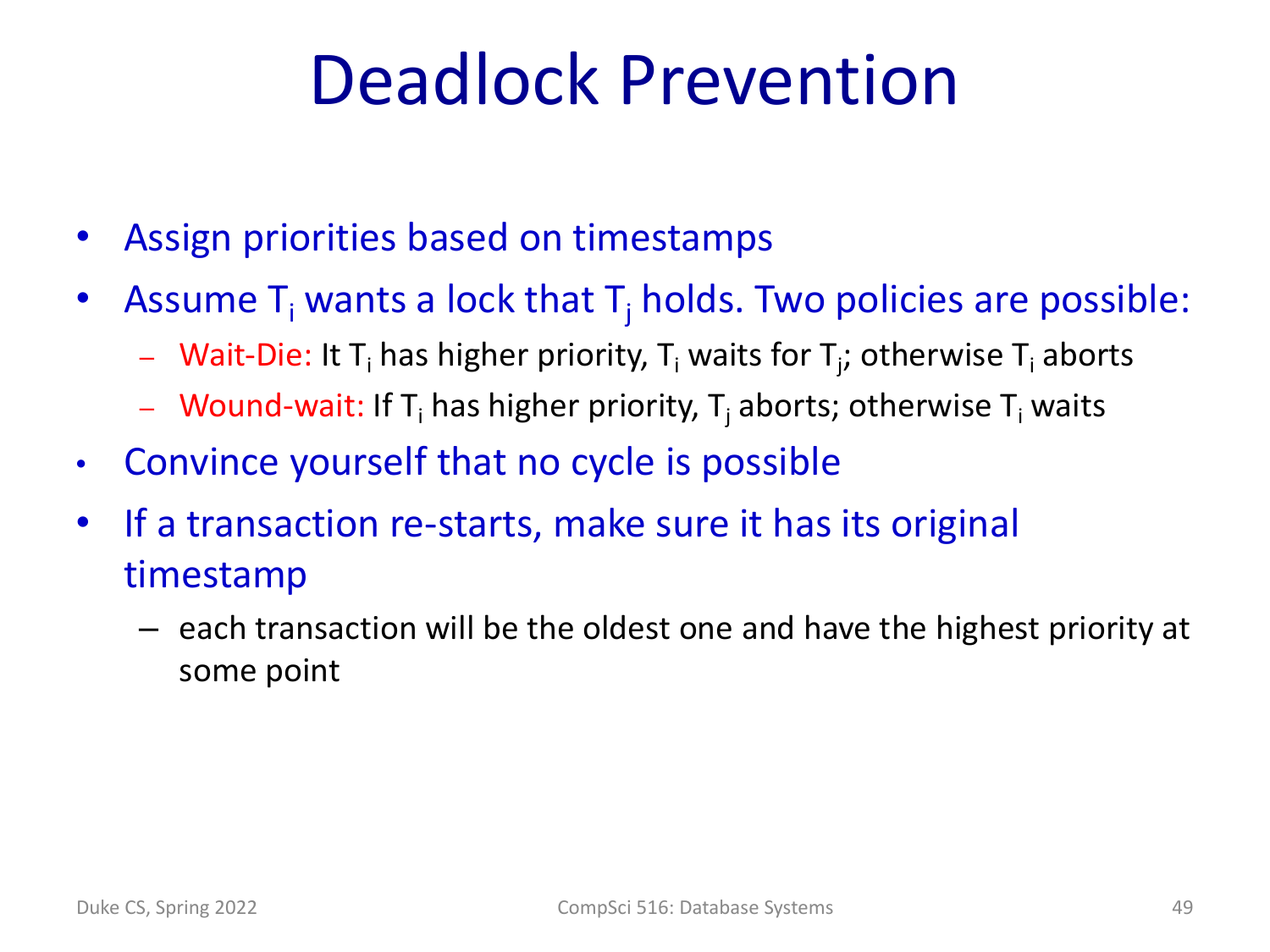### Summary

#### • Transaction

- $R_1(A), W_2(A), ...$
- Commit  $C_1$ , abort A<sub>1</sub>
- Lock/unlock:  $S_1(A)$ ,  $X_1(A)$ , US<sub>1</sub>(A), UX<sub>1</sub>(A)
- ACID properties
	- what they mean, whose responsibility to maintain each of them
- Conflicts: RW, WR, WW
- 2PL/Strict 2PL
	- all lock acquires have to precede all lock releases
	- Strict 2PL: release X locks only after commit or abort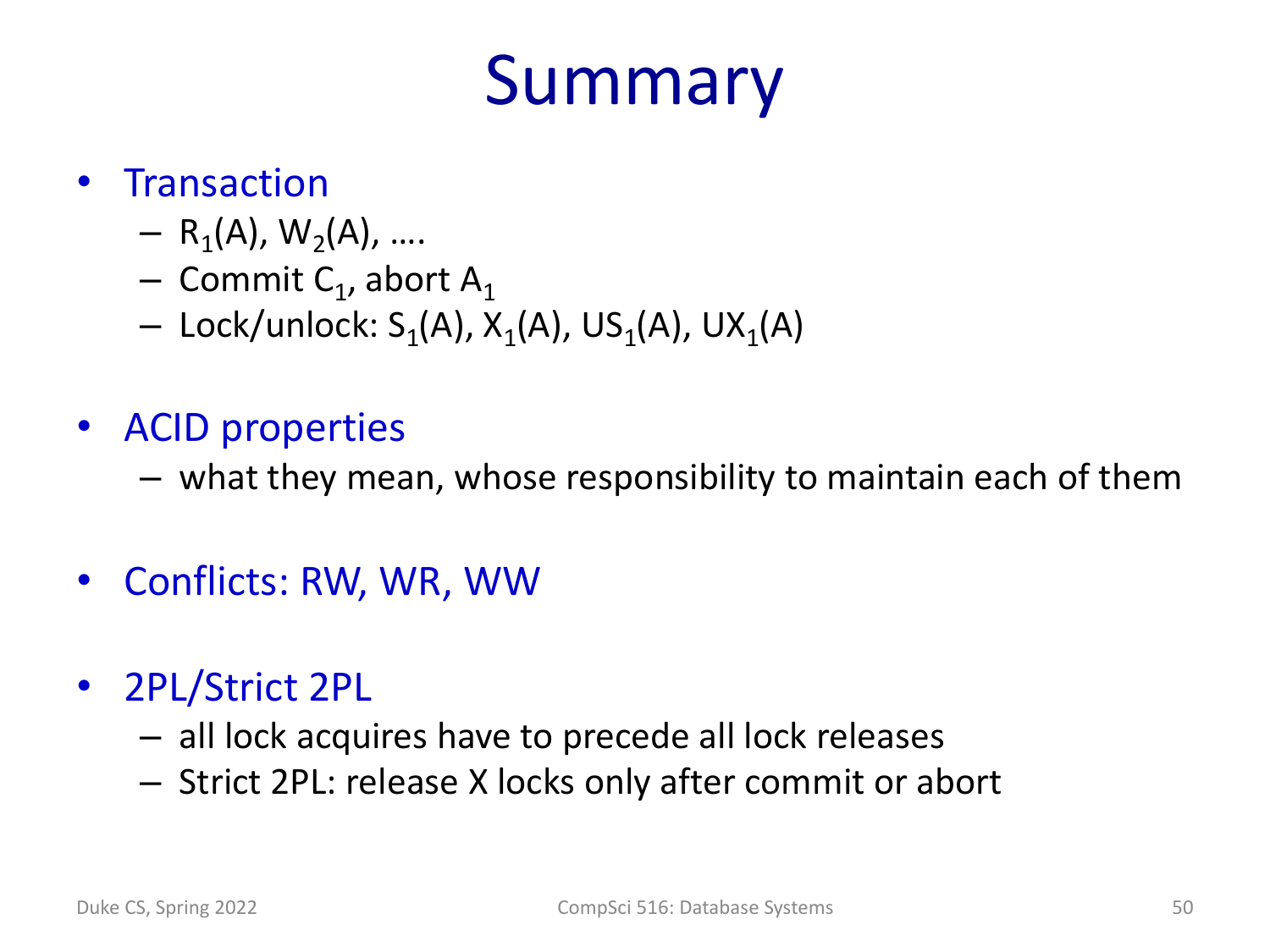### Summary

#### • Schedule

- Serial schedule
- Serializable schedule (why do we need them?)
- Conflicting actions
- Conflict-equivalent schedules
- Conflict-serializable schedule
- Recoverable schedules
- Cascade delete
- Dependency (or Precedence) graphs
	- their relation to conflict serializability (by acyclicity)
	- their relation to Strict 2PL